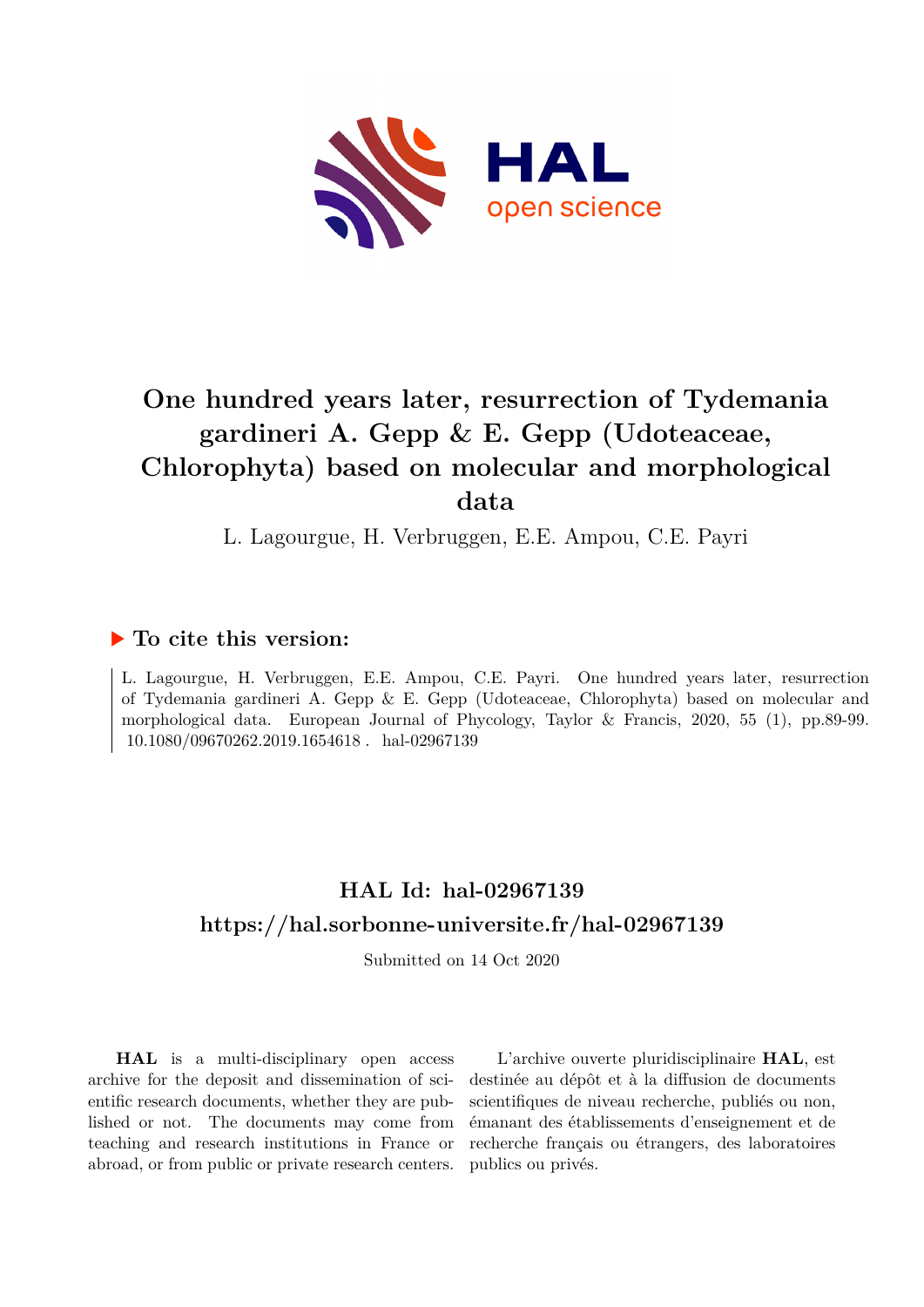| $\mathbf{1}$    | ONE HUNDRED YEARS LATER, RESURRECTION OF TYDEMANIA                                                               |
|-----------------|------------------------------------------------------------------------------------------------------------------|
| $\overline{2}$  | <b>GARDINERI A. GEPP &amp; E. GEPP (UDOTEACEAE, CHLOROPHYTA) BASED</b>                                           |
| 3               | ON MOLECULAR AND MORPHOLOGICAL DATA                                                                              |
| $\overline{4}$  |                                                                                                                  |
| 5               | Lagourgue, L. <sup>1,2</sup> , Verbruggen, H. <sup>3</sup> , Ampou, E.E. <sup>4</sup> , Payri, C.E. <sup>2</sup> |
| 6               |                                                                                                                  |
| $\overline{7}$  | Sorbonne Universités, UPMC Univ Paris 06, IFD, 4 Place Jussieu, 75252 Paris Cedex                                |
| 8               | 05, France                                                                                                       |
| 9               | <sup>2</sup> UMR ENTROPIE (IRD, UR, CNRS), Institut de Recherche pour le Développement,                          |
| 10 <sup>1</sup> | B.P. A5 Nouméa Cedex, Nouvelle-Calédonie, 98848, France.                                                         |
| 11              | <sup>3</sup> School of BioSciences, University of Melbourne, Parkville 3010, Australia                           |
| 12              | <sup>4</sup> Institute for Marine Research and Observation, SEACORM/INDESO Center                                |
|                 |                                                                                                                  |

Corresponding author's email address: laura.lagourgue@ird.fr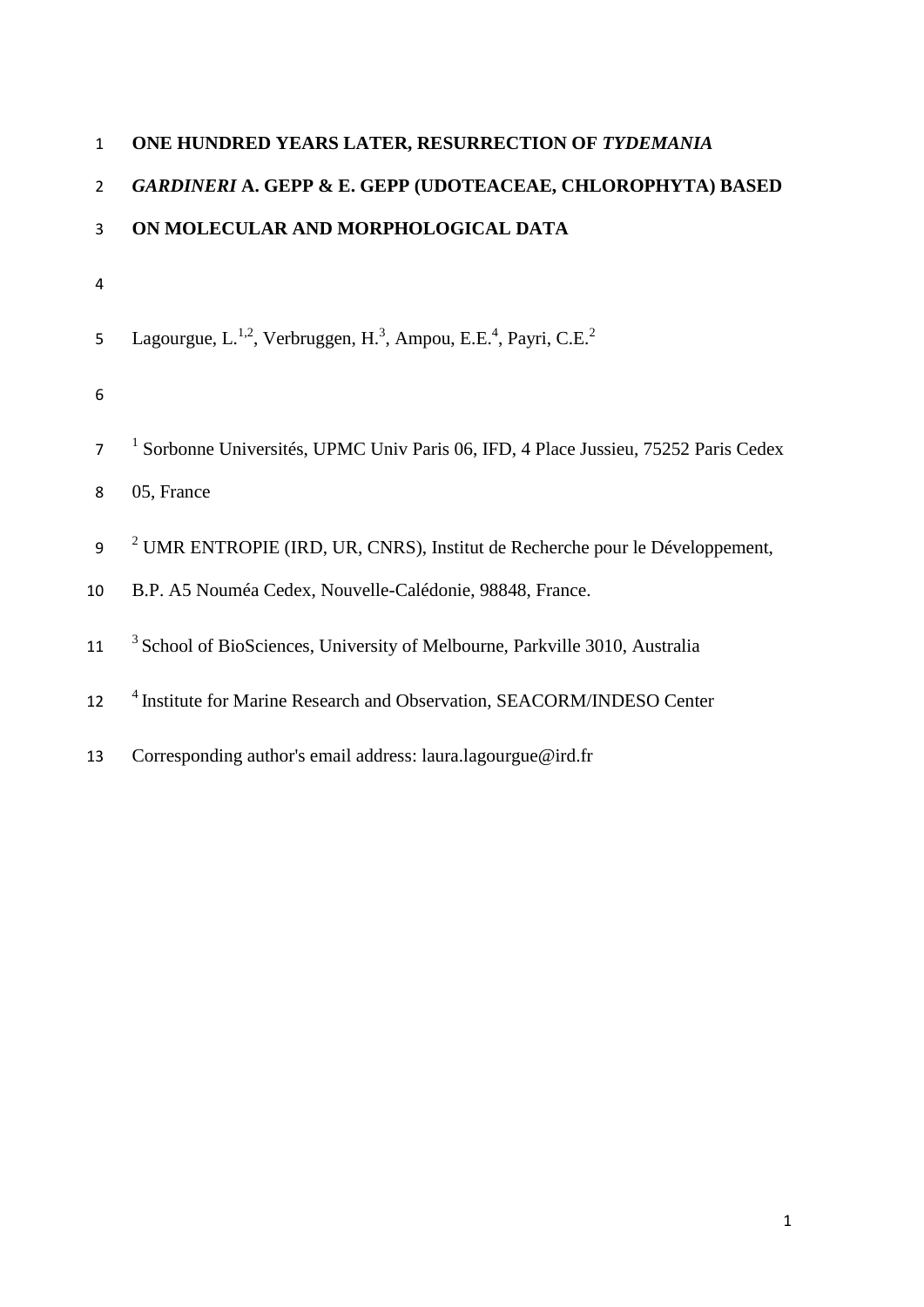#### **ABSTRACT**

 *Tydemania* Weber-van Bosse is a genus belonging to the Udoteaceae family (Bryopsidales, Chlorophyta) and currently thought to be monospecific throughout its distribution range in the Indo-Pacific*.* We tested the assumption that *Tydemania* is a single species using species delimitation methods, morphological observations, and phylogenetic reconstructions of large datasets. Our molecular and morphological data recovered two distinct groups, which we argue are the type species *T. expeditionis* Weber-van Bosse and *T. gardineri* A. Gepp & E. Gepp. The latter is currently considered a synonym of the former and we resurrect this name from synonymy. *Tydemania gardineri* is distinguished morphologically from *T. expeditionis* by the systematic absence of glomeruli, whereas *T. expeditionis* can have glomeruli and flabella, glomeruli alone, or flabella alone. The two species can also be distinguished by the shape and length of the stalks at the basis of the flabella, the diameter of the main axis, and of the flabella siphons at the apices. In addition, they have different geographical distributions, with *T. gardineri* restricted to the Western Indian Ocean, and *T. expeditionis* extending from the Red sea, throughout the Indian Ocean and into the West-Pacific, including the coral triangle, the Philippines and Japan. From our dataset and literature search, we hypothesize its south-western distribution limit is in northern Madagascar. Finally, we confirm the synonymization of *T. mabahithae* with *T. expeditionis* based on specimens from the type-locality of the former ranging within the *T. expeditionis* species and we do retrieved thalli without flabella in several other specimens of *T. expeditionis.*

 Keywords: macroalgae; Bryopsidales; species delimitation; phylogeny; molecular data; morphology; Indo-Pacific.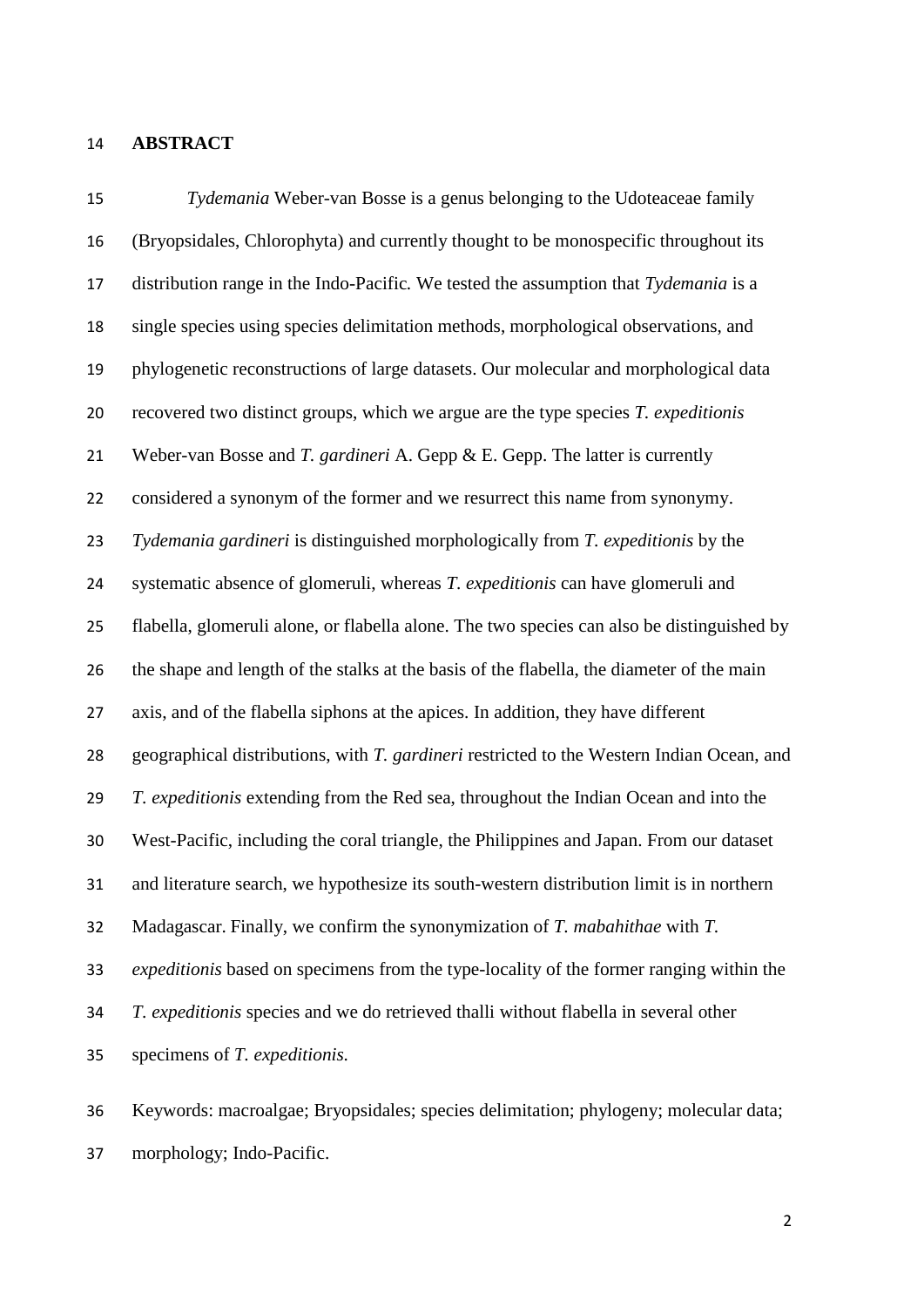#### I**NTRODUCTION**

 *Tydemania* Weber-van Bosse is a genus of calcified siphonous green algae in the family Udoteaceae (Bryopsidales, Chlorophyta). The type species, *Tydemania expeditionis* Weber- van Bosse*,* was described from various places in Indonesia (Kabala Dua (Makassar Strait), Saleh bay (Sumbawa Island), de Bril, and near Fau Island) following the Siboga expedition, a Dutch scientific campaign dedicated to zoological and hydrographic research in Indonesia, led by Max Carl Wilhem Weber in 1899-1900 (Weber-van Bosse, 1901). The species was described as composed of a cylindrical monosiphonous creeping or ascending axis, either branched or unbranched. Siphonous side branches of the axis form either fans (flabella) or dense ball-like structures (glomureli). The siphons branch out dichotomously in alternate 48 planes to form the glomeruli, or in a single plane to form the flabella. Gepp & Gepp (1911) described a second species, *Tydemania gardineri* A. Gepp & E. Gepp, from specimens collected by the Bristish zoologist and oceanographer J. Stanley Gardiner in the central Indian Ocean (Chagos archipelago and Amirante Islands) during the Sealark expedition. *Tydemania gardineri* was distinguished by having only flabella and lacking glomeruli (Gepp & Gepp, 1911). Nasr (1939) proposed a third species, *Tydemania mabahithae* Nasr*,* to accommodate specimens from the Red Sea. This species only has glomeruli and no flabella. Further studies, based on morphological observations, assumed that the presence of either flabella or glomureli alone may be explained by environmental conditions or life-stages, and that differences in siphon diameters were not significant (Gilmartin, 1966, Farghaly, 1980), and Meinesz (1981) proposed the merger of *T. gardineri* and *T. mabahithae* with *T. expeditionis*. This taxonomic decision was never confirmed by molecular data, but since then, all *Tydemania* records have been assigned to *T. expeditionis* (Guiry & Guiry 2018*)*. The rich collection of *Tydemania* samples housed at the herbarium of Noumea (NOU)

and at Ghent University (GENT) offered an opportunity to revisit the genus. The collection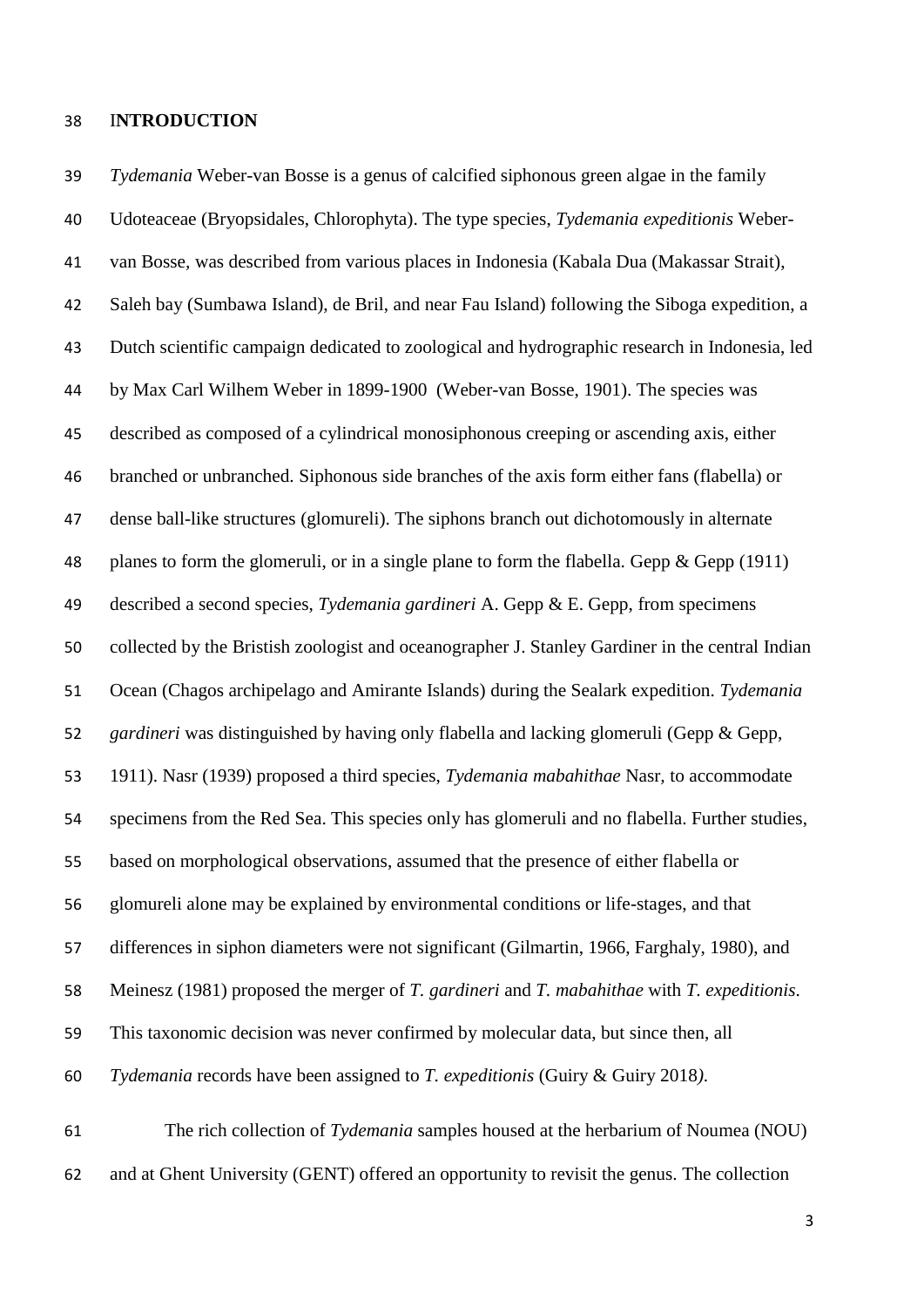consists of 38 specimens, collected by the authors from 13 sites during several field expeditions in the Red Sea and the Indo-Pacific region, and are representative of the three morphologies, including specimens with either flabella or glomeruli only, and specimens with both. In addition, 42 digitalized specimens of *Tydemania* spp from L were examined to support the study with reference collections. The goal of this study was to take advantage of this large dataset, and to evaluate the morphology-based synonymization of *T. gardineri* and *T. mabahithae* to *T. expeditionis* using DNA analyses. Our approach consisted of: 1) applying species delimitation methods to chloroplast and nuclear markers to evaluate species boundaries; 2) analysing whether and how morpho-anatomical observations align with suggested species boundaries; and 3) reconstructing a multilocus phylogeny (*tuf*A, *rbc*L and 18S rDNA) to assess the relationships of the different samples within the genus *Tydemania*.

### **MATERIAL AND METHODS**

#### **Specimen sampling:**

 A total of 38 newly collected specimens of *Tydemania* were included in this study. The samples were collected by SCUBA between 2005 and 2017 from many locations in the Indian Ocean (Madagascar, Mayotte, Banc du Geyser, Tanzania), the Pacific Ocean (Indonesia (Bunaken); Papua New Guinea (Kavieng & Madang); the Solomon Islands; Vanuatu; New Caledonia (Grande Terre and Loyalty islands); Fiji), and the Red Sea. Most specimens were photographed *in situ* prior to sampling, labeled and subsampled in both 95% ethanol and silica gel for later DNA analyses. Exceptions were specimens from the Solomon Islands, Vanuatu, and Fiji for which DNA extractions were done on herbarium material. Specimens were then pressed as herbarium vouchers and are currently housed at NOU and GENT. Herbarium abbreviations follow Thiers (2016).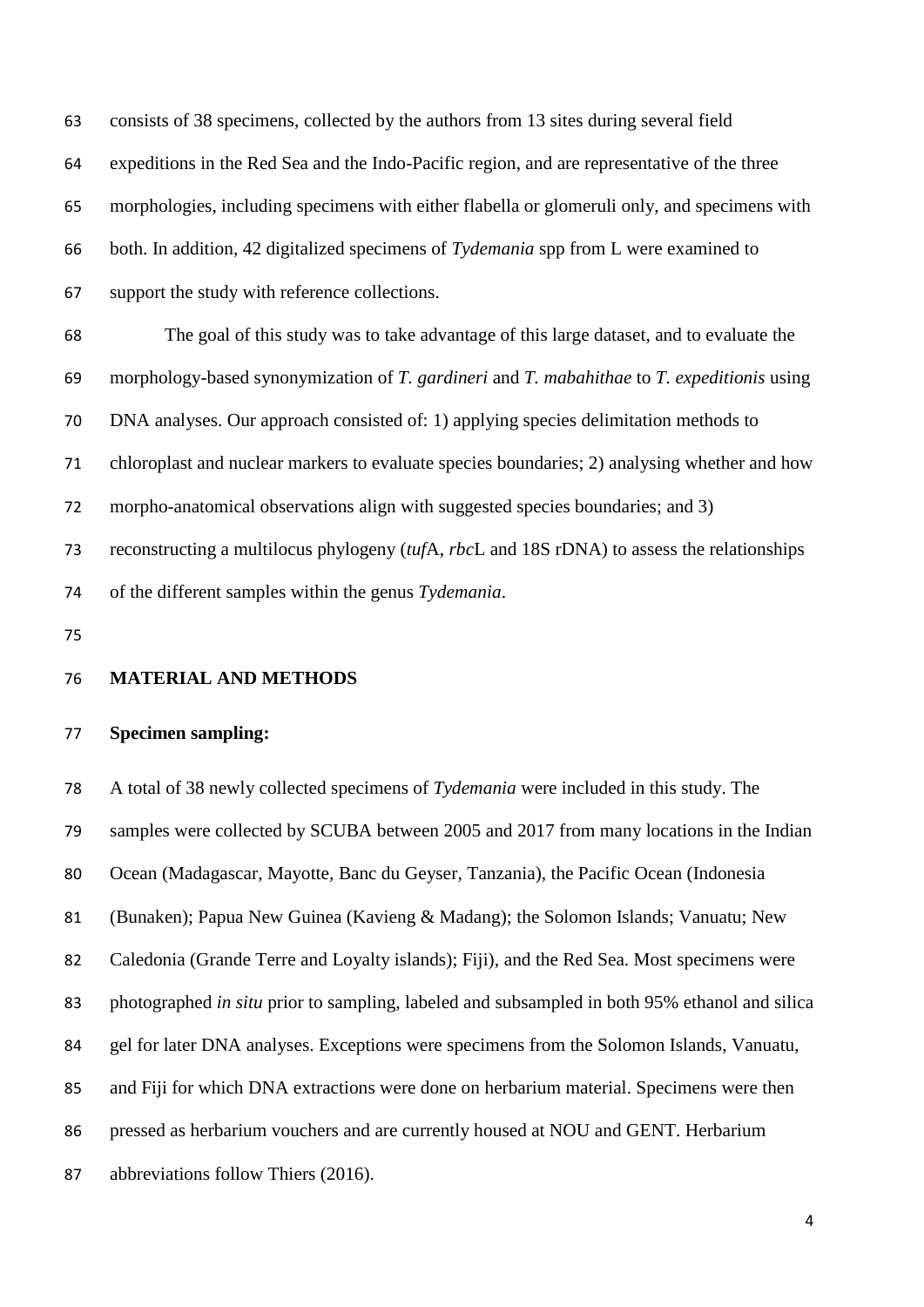#### *Molecular analyses:*

 DNA was extracted using a cetyltrimethylammonium bromide (CTAB; Doyle & Doyle, 1987) based method with modifications (available on request). Sequences from three markers (chloroplast: *tuf*A and *rbc*L; nuclear: 18S rDNA) were obtained using primers previously published for the Udoteaceae family (Händeler et al., 2010; Kooistra, 2002; Lam and Zechman, 2006; Verbruggen et al., 2009) (Supplementary information, Table 1). PCR 96 amplifications were conducted in a volume of 25 µl containing 12.5 µl AmpliTaq Gold 360 97 Master Mix (Applied Biosystems), 0.75 µl dimethylsulfoxyde (DMSO), 1 µl bovine serum 98 albumin (BSA), 1 µl of each F and R primers (10 µM), 2.5 µl DNA extract, and 6.25 µl ultra- pure water. Marker-specific PCR programs follow Lagourgue et al. (2018), and Sanger sequencing was carried out by Genoscreen using 20 µl of PCR product (Lille, France). Sequences were quality-trimmed and aligned with Geneious version 7.1.9 [\(http://www.geneious.com,](http://www.geneious.com/) Kearse et al., 2012) and the MUSCLE algorithm (Edgar, 2004) in Geneious, along with *Tydemania expeditionis* sequences downloaded from Genbank and sequences for three outgroups: *Udotea flabellum* (J. Ellis & Solander) M. Howe, *Udotea dotyi* D.S. Littler & Littler and *Udotea geppiorum* Yamada. All the specimens used in this study along with Genbank and BOLD accession numbers are listed in Supplementary Information (Table 2).

## *Phylogenetic reconstructions:*

For the species delimitation analyses, gene trees were built using Maximum

- Likelihood (ML) in RAXML (Stamatakis, 2014). This was done through the CIPRES portal
- (Miller et al., 2010) using the GTR+G evolution model, the best scoring ML tree algorithm,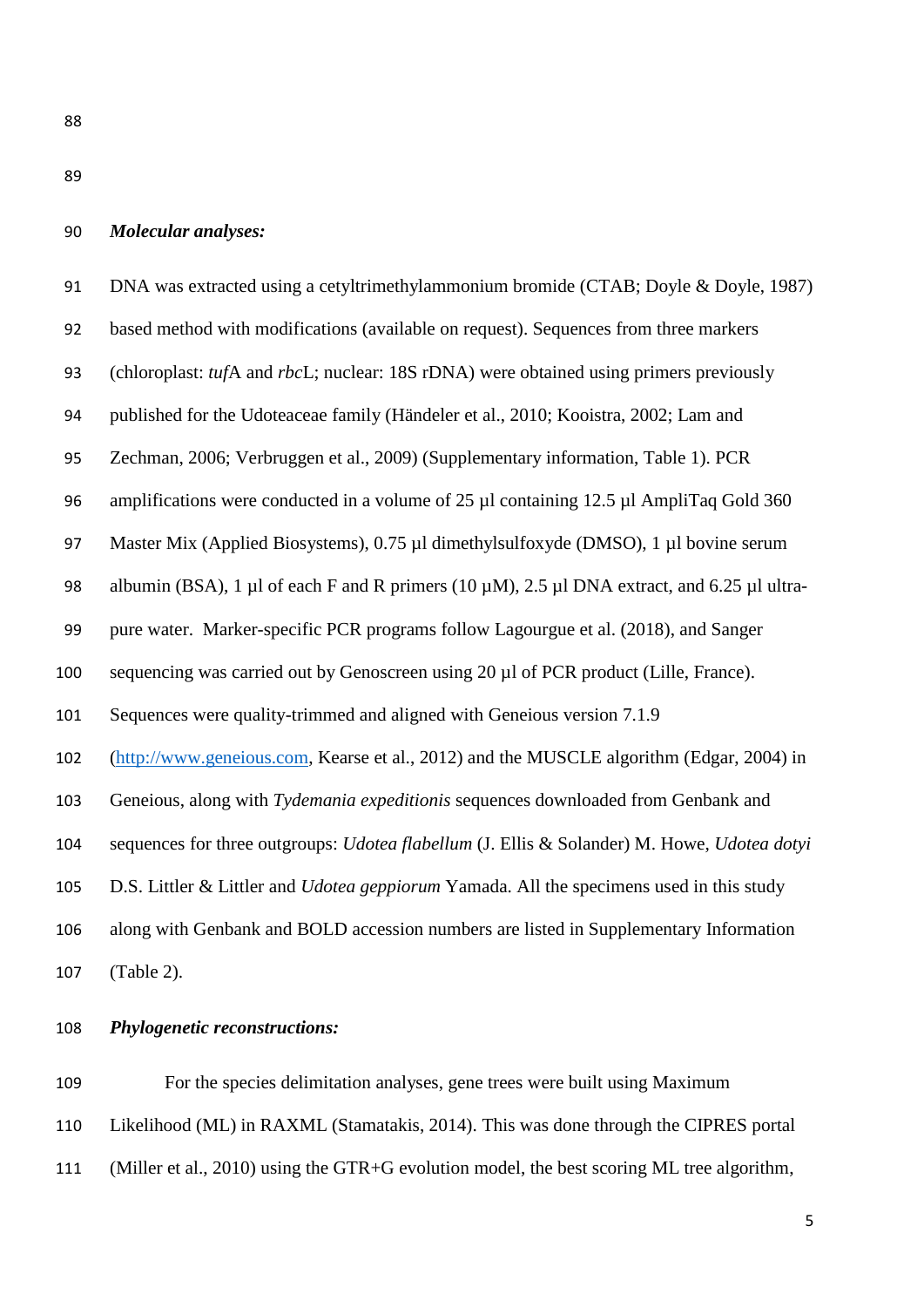and 1,000 bootstrap iterations (Stamatakis et al., 2008). Data were partitioned by codon position for the *tuf*A and *rbc*L datasets.

 For phylogenetic reconstructions, the *tuf*A, *rbc*L and 18S rDNA alignments were concatenated. PartitionFinder v.1.1.0 (Lanfear, et al., 2012) was used to identify the best partitioning scheme for the dataset under the BIC criterion as follows: by gene and codon for *tuf*A (F81; HKY; GTR) and *rbc*L (JC; GTR+G; JC; F81; JC; HKY), and as one partition only for the 18S rDNA (HKY+I). A Bayesian phylogenetic tree was obtained using MrBayes v.3.2. (Ronquist and Huelsenbeck, 2003) through the CIPRES portal, starting from a random tree and with 10 million generations of MCMC. The convergence of the runs and ESS values were checked with Tracer 1.5. (Rambaut and Drummond, 2007). The consensus topology and the posterior probabilities were computed after removing the first 10% generations as burn-in. The ML tree was built using RAXML (Stamatakis, 2014) through the CIPRES portal. The analysis was run on the dataset partitioned by gene and codon, under a GTR+G+I nucleotide model, 1,000 rapid bootstrap replicates and search for best-scoring ML tree algorithm (Stamatakis et al., 2008).

### *Species delimitation:*

 Species delimitation was assessed with the Automatic Barcode Gap Discovery method (ABGD, Puillandre et al., 2012), and the Poisson Tree Process method (PTP, Zhang et al., 2013). These two methods were chosen and combined for the complementarity of their underlying assumptions: ABGD is a distance-based method and attempts to identify a barcode gap between intra- and interspecific distances in the distribution of genetic distances between samples; PTP is a tree-based method and relies on the number of substitutions along branches to identify a shift between speciation and coalescence events. ABGD was performed through the website [http://wwwabi.snv.jussieu.fr/public/abgd/](http://wwwabi.snv.jussieu.fr/public/abgd/%20abgdweb.html) 

[abgdweb.html](http://wwwabi.snv.jussieu.fr/public/abgd/%20abgdweb.html) for each gene. The analysis was run under the simple distance method with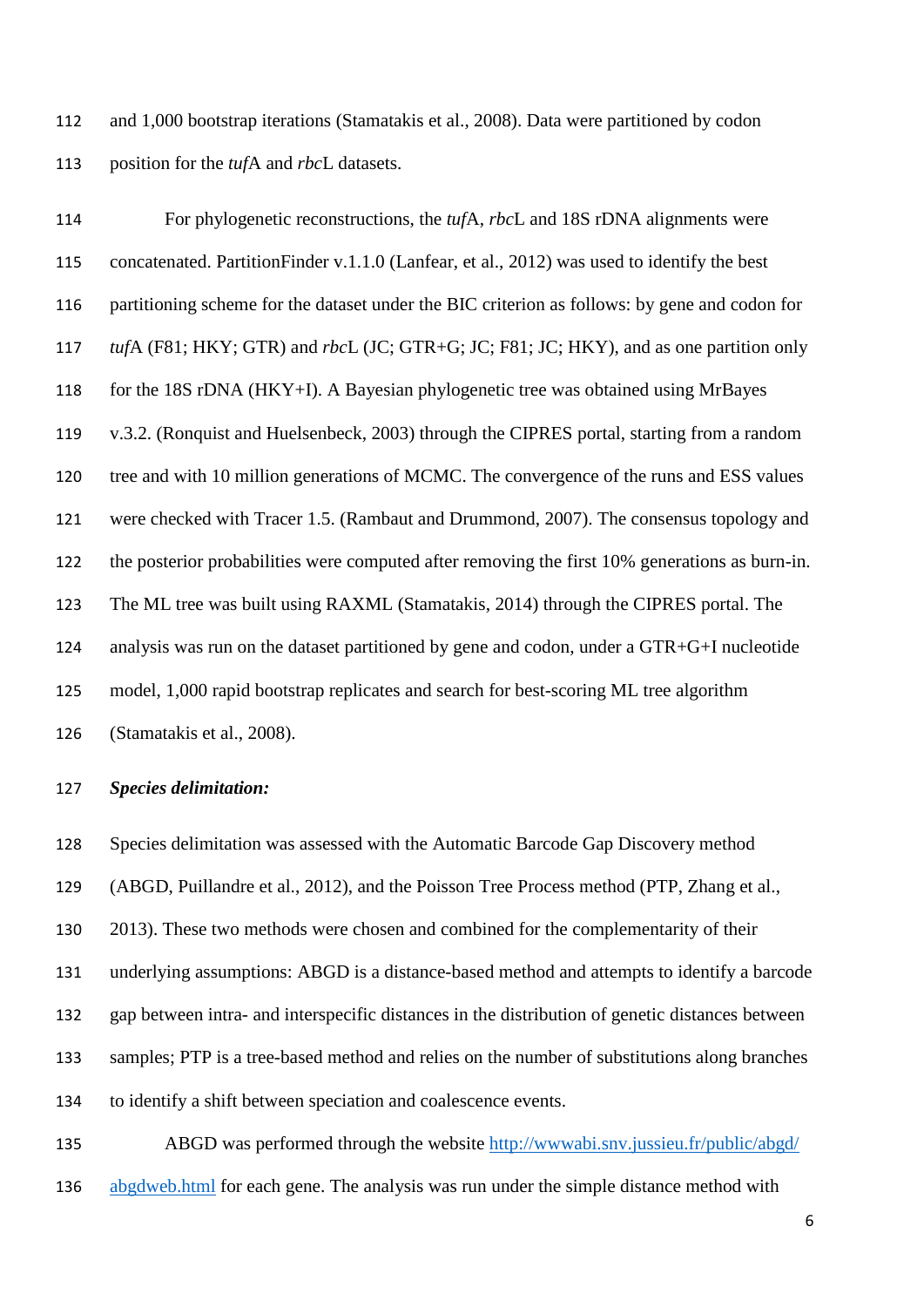default values for all parameters. PTP was run through the Exelixis Lab web server

[\(http://sco.h-its.org/exelixis/web/software/PTP/index.html\)](http://sco.h-its.org/exelixis/web/software/PTP/index.html) on ML rooted gene trees, for

- 100,000 generations, a thinning value of 100, and a burn in of 10%.
- 

#### *Morphological observations:*

 Morpho-anatomical observations were made on herbarium material, decalcified in HCl solution (5%), using a binocular (WILD M3Z, Heerbrugg Switzerland) and a light microscope (Imager.A2, Zeiss, AXIO) equipped with a Canon EOS 100D digital camera. They followed 145 the descriptions and observations from previous studies (Gepp & Gepp 1911, Weber-van Bosse 1901, and Meinesz 1981) and mainly focused on the external habit, the presence of 147 glomeruli and flabella, the stalk (also called stipites by Gepp & Gepp 1911) and flabellum shape, the type of attachment of the stalks to the main axis of either flabella or glomeruli (Fig. 1). Measurements of diameters were made for the main axis, and the stalk siphons for both flabella and glomeruli. Morphoanatomical observations and measurements are detailed in Supplementary Information (Table 3). We also made observations on the digitized herbarium specimens available online from L.

#### **RESULTS:**

## *Molecular results and species delimitation analyses*

Among the 38 *Tydemania* specimens available for molecular analysis, 35 were successfully

sequenced and a total of 72 sequences were obtained, including 32 *tuf*A sequences (841bp),

25 *rbc*L sequences (1306 bp), and 15 18S rDNA sequences (1243 bp), and an additional 4

- *tuf*A, 2 *rbc*L, and one 18S rDNA sequences from Genbank were added. No sequences could
- be obtained from the pressed herbarium sheets from Fiji, the Solomon Islands, and Vanuatu.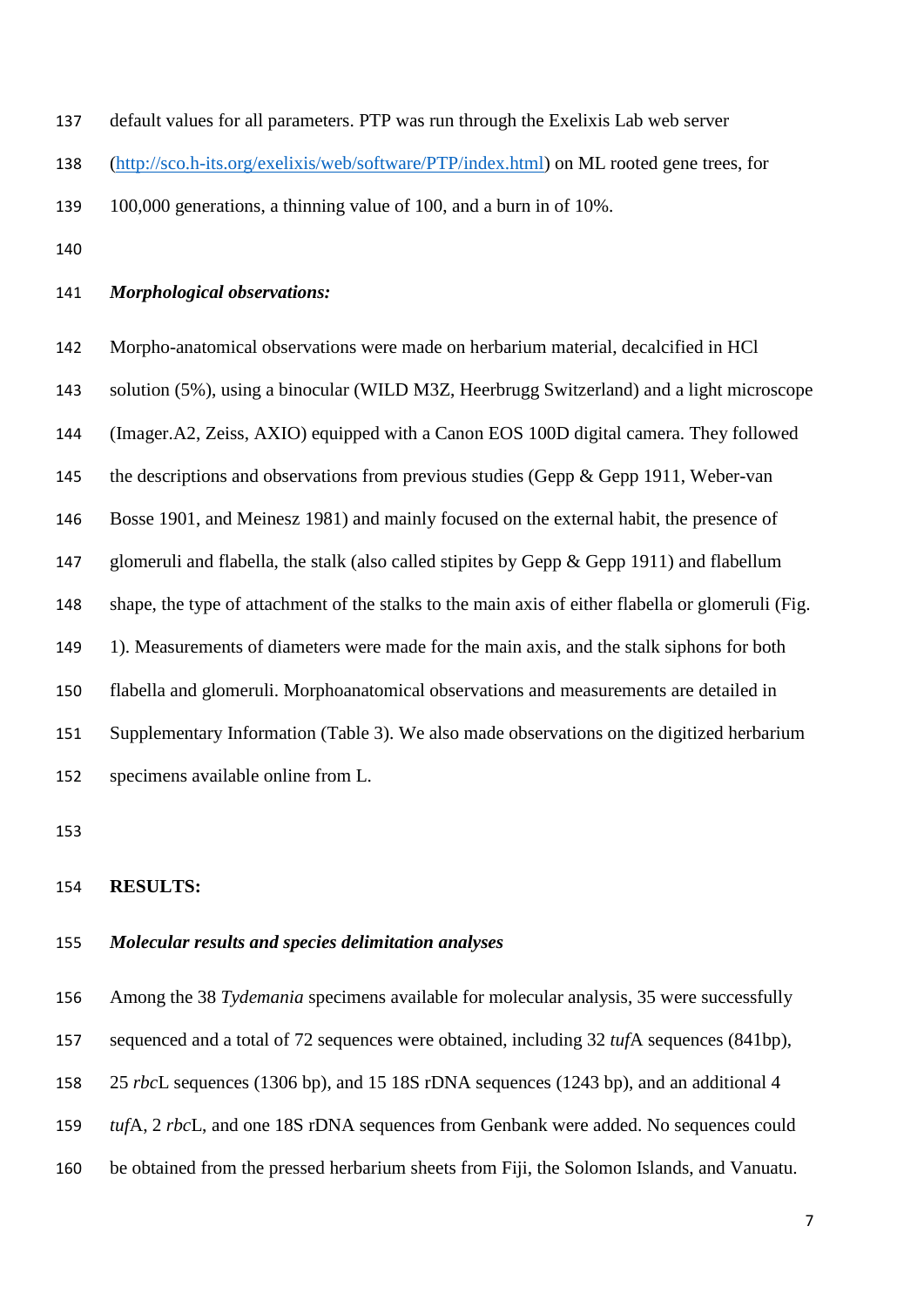The ABGD and PTP species delimitation methods applied to the chloroplast and nuclear markers led to similar results with samples splitting into two groups (i.e., putative species) (see supplementary information: Figure 1, Data 1 and 2). The first group was composed of samples from the Red Sea (Egypt, Sudan), the Western Indian Ocean (Madagascar, the Maldives), Indonesia (Bunaken), the Philippines (Siquijor and Balicasag islands), Papua New Guinea (Madang), Japan (Kerama Islands, Okinawa) and New Caledonia. This group also included Genbank sequences of *Tydemania expeditionis* from Japan, Guam, Philippines, and Maldives. The second putative species included samples from Madagascar, Mayotte, Tanzania and the Banc du Geyser (EPI).

### *Morpho-anatomical observations*

 Photos of relevant morphological features are shown in Figures 2-24. The morphological traits of specimens from the first group matched the original description of the species *Tydemania expeditionis* (Weber-van Bosse 1901). We observed specimens with a creeping monosiphonous axis from which both glomeruli and flabella were arising (Fig. 2), while other specimens had glomeruli only (Fig. 3), or flabella only (Fig. 4). Nevertheless, common morpho-anatomical features are shared among all these specimens. *In situ,* thalli are from light to dark green with axes creeping over the substratum and, when present, glomeruli are successively stacked in an upright pompon-like structure (Fig. 3). When present, flabella are found below a series of glomeruli (Fig. 5), or arising alone along the main siphon. In both 181 cases, the main siphon, ranging from 360 to 780  $\mu$ m in diameter (mean size = 518  $\mu$ m  $\pm$  100), becomes monoliform (i.e. with more constrictions) near the secondary structures (glomeruli or flabella) (Fig. 6). Flabella are generally large, monostromatic and composed of aligned and dichotomously divided siphons (Fig. 7). Some dichotomies are anisomorphic (Fig. 8). The constrictions above dichotomies show thickened cell walls. Both glomeruli and flabella are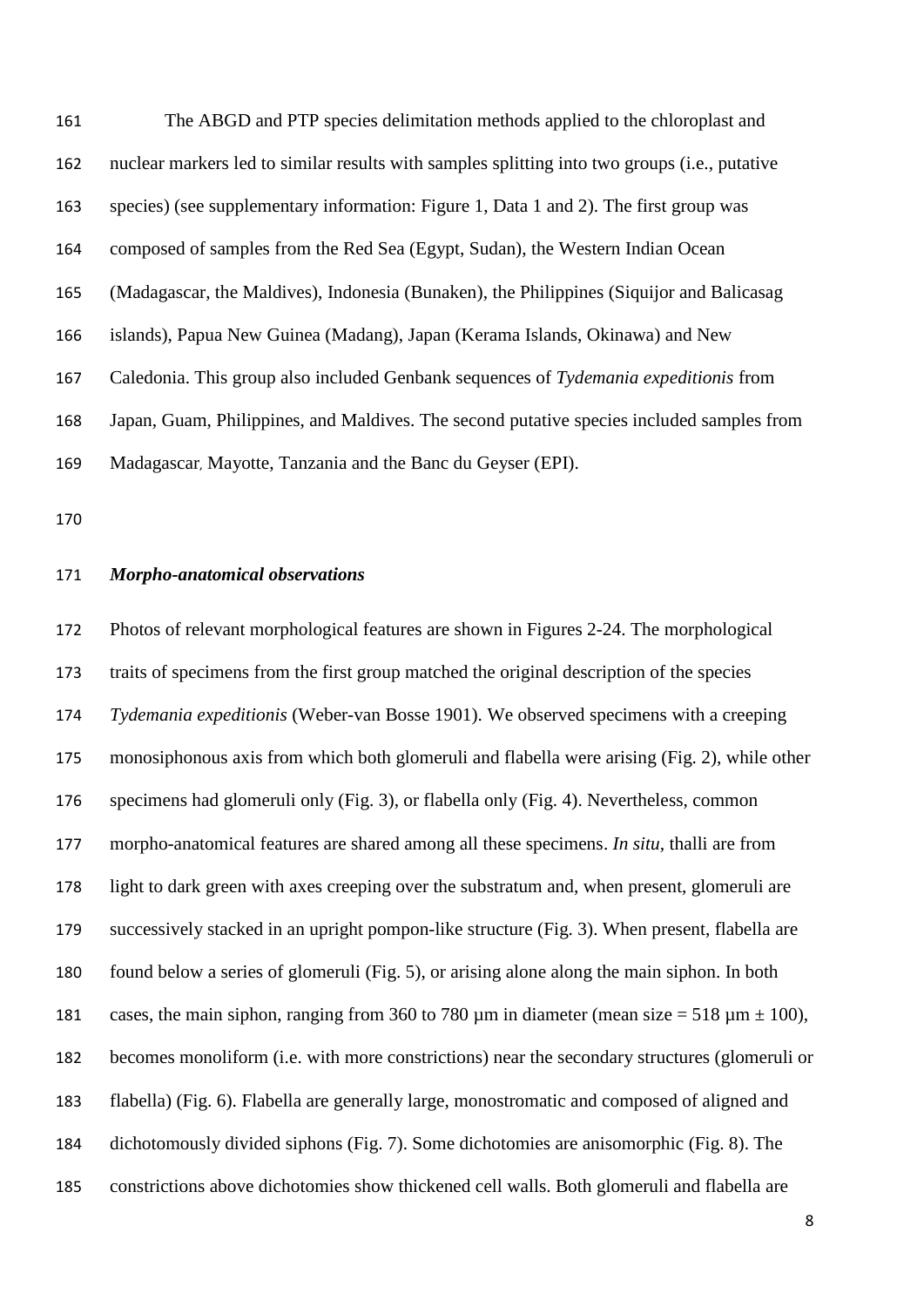supported by short and thick stalks, with few dichotomies (Fig. 9 and 10), which are attached in whorls to the main axis (Fig. 11 and 12). Glomeruli siphons range from 240 to 460 µm at 188 the bases, and 80 to 180  $\mu$ m (mean size= 110  $\mu$ m  $\pm$  22) at the apex. Flabella siphons range 189 from 200 to 450 µm at the base, and 60 to 130 (mean size= 79 µm  $\pm$  13) at the margin. The main axis protrudes from the top of flabella or glomeruli, continuing the main growth axis of the plant (Fig. 13 and 14). A porous calcified sheath is present around the siphons.

 The second group was characterized by specimens with only flabella arising from the main axis, while glomeruli were absent from all the specimens (Fig. 15 and 16). *In situ*, thalli form dense tufts or patches of numerous flabella, greenish-grey in color. The size of the main 195 siphon ranges from 285 to 570 µm (mean size=  $426 \text{ µm} \pm 94$ ). The flabella are supported by long stalks, with strongly marked constrictions giving a beaded necklace-like aspect (Fig. 17, 18 and 19). The stalks are highly dichotomously divided in alternating planes, leading to a dense and stacked mass of siphons at the basis of the flabella (Fig. 20, 21 and 22). Flabella can be of different sizes but generally small, monostromatic, and composed of dichotomously dividing siphons arranged in one plane (Fig. 24). Siphons show thickened cell walls at the strongly constricted areas above dichotomies as well as along the constrictions seen in the stalks (Fig. 23). The siphons of the flabella measure between 160 and 340 µm at the base, and 203 from 30 to 60  $\mu$ m (mean size= 44.5  $\mu$ m  $\pm$  7) at the apices. The calcified sheath of the siphons is porous. These observations correspond to the diagnosis of *Tydemania gardineri* A. Gepp & E. Gepp. The digitized specimens L.3958458 housed in Leiden and collected in the Amirante Islands (Seychelles) by Coppejans et al. (2001) also matched the habit of the second group.

 The siphon diameter data, acquired from a large collection of samples, highlighted that the main axis and the flabella siphons at the apices are thinner in *T. gardineri* than in *T. expeditionis*, a useful trait for diagnosis (Table 1). The general habit of the thalli is also useful for distinguishing between the two species, with the *T. gardineri* specimens lacking glomeruli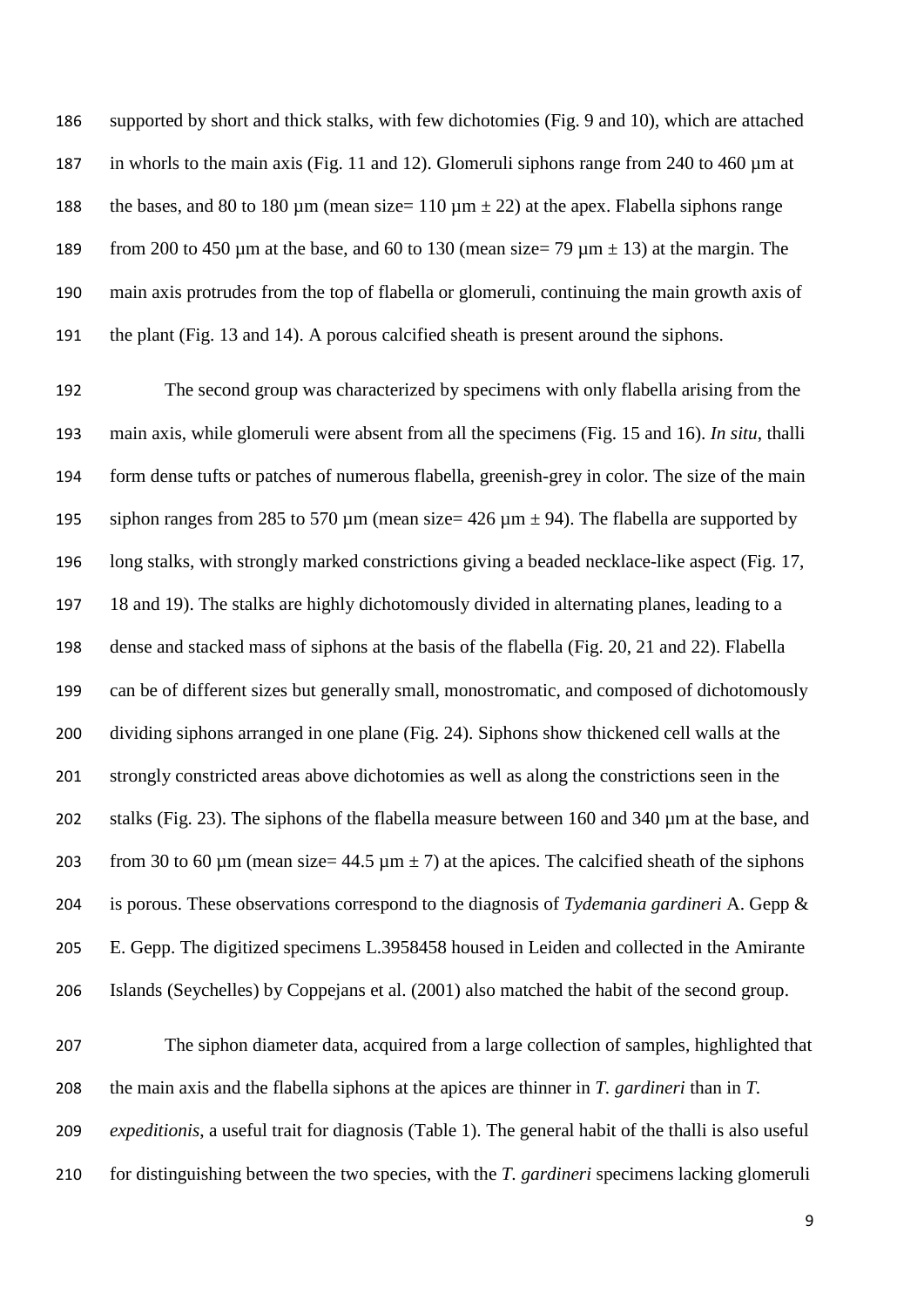and having numerous flabella arising from the main axis, and *T. expeditionis* having only a few flabella if any. Therefore, specimens of the *T. gardineri* group appear like dense tufts or patches of flabella (Fig. 15 and 16). In *T. gardineri*, the main axis is usually creeping along the substrate rather than growing upright as in *T. expeditionis*. The form and the length of stalks supporting the flabella are also distinctive, being long, monoliform (beaded aspect), and highly dichotomously divided in *T. gardineri* (Fig. 17, 18 and 19), and shorter, stockier, and less divided in *T. expeditionis*. Morphological differences are summarized in Table 1.

#### *Phylogenetic reconstruction*

 The topologies of the phylogenetic trees were congruent between the markers (*tuf*A*, rbc*L, and 18S rDNA*)* when analyzed individually or concatenated. The topology as well as nodes 222 support were similar for ML and Bayesian trees, although ML tree appeared somewhat better 223 resolved towards the terminal branches. We considered nodes with bootstrap values  $(bs) > 90$ 224 and Posterior Probability (PP) > 0.95 as highly supported. Both ML and BI trees show a well-supported dichotomy (bs: 100; PP: 1) separating the *Tydemania* specimens into two fully-supported clades (bs: 100; PP: 1) (Fig. 25). The first clade grouped sequences of specimens from the Indo-Pacific and morphologically identified as *Tydemania expeditionis,* along with sequences downloaded from Genbank. Within this clade, sequences for two specimens collected in New Caledonia grouped together in a fully supported subclade (bs: 99; PP: 0.98). The second clade included only samples collected from the Western Indian Ocean region and morphologically identified as *T. gardineri*. This clade was not subdivided in any meaningful way.

#### **DISCUSSION**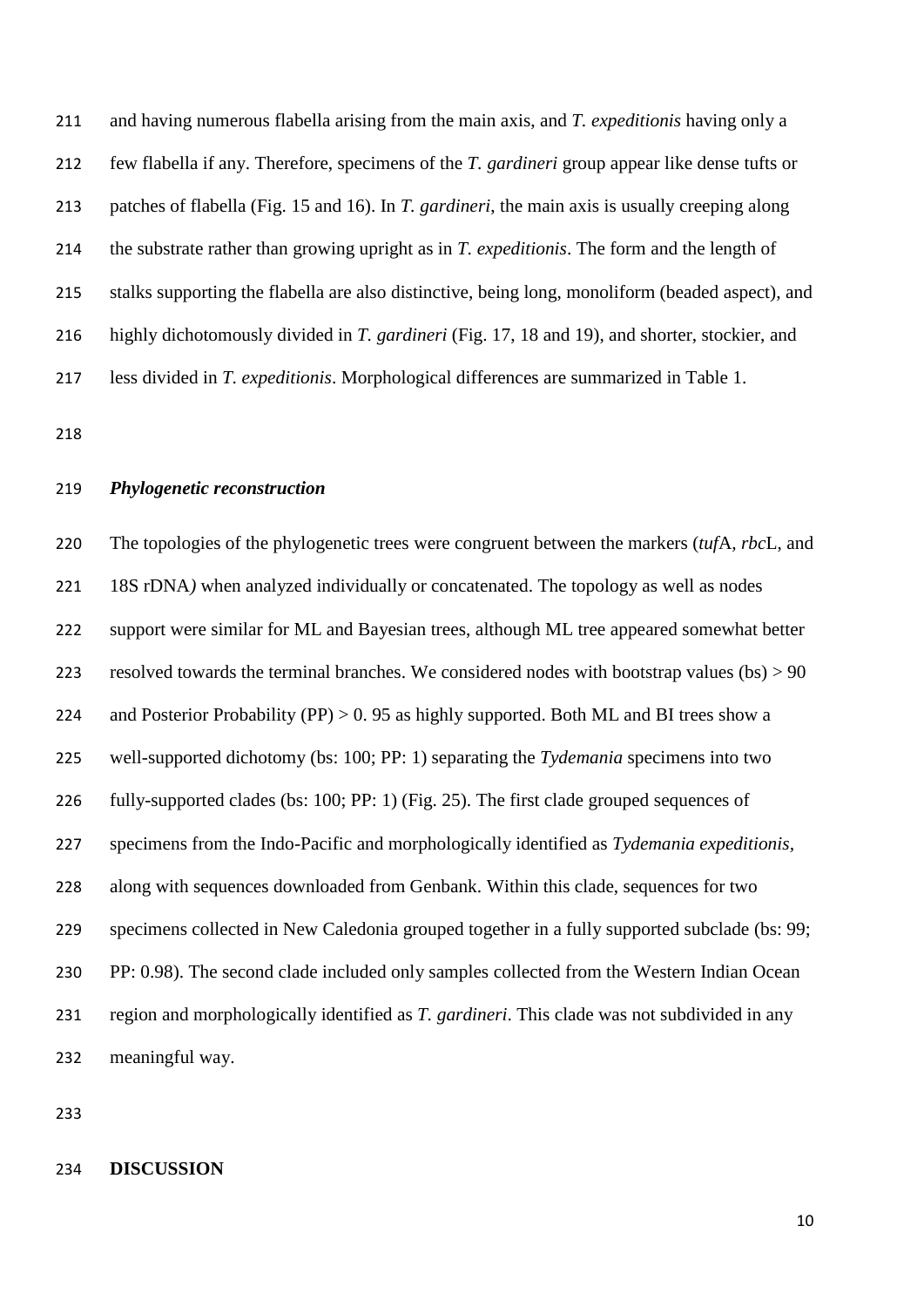# *Molecular data and morphological observations support the resurrection of Tydemania gardineri*

 Both the molecular and morpho-anatomical analyses recovered two distinct groups of specimens among our *Tydemania* dataset. We assigned one to *T. expeditionis* based on its morpho-anatomical similarities to the species' original description by Weber-van Bosse (1901), and the second was considered to be *Tydemania gardineri* based on its morpho-241 anatomical correspondence with the diagnosis of Gepp &Gepp (1911), even though the species is currently recognized as a synonym of *T. expeditionis* (Guiry & Guiry 2019). The origin of the synonymy is due to Meinesz (1981) who based his proposition on previous studies (Srinivasan, 1954; Gilmartin, 1966) as well as his own observations. According to Meinesz (1981), the differences in siphon diameters between *T. expeditionis* and *T. gardineri* were not significant, and the author hypothesized that flabelliform thalli were

 juveniles of *T. expeditionis*, or restricted forms in unfavorable environmental conditions. Our study, however, does not support the conclusions of Meinesz (1981), and instead shows clear molecular and morphological evidence that *T. gardineri* is a distinct species. We also confirm 250 the diagnostic characters (habit, aspect of stalks, and siphon diameters) described by Gepp  $\&$ Gepp (1911) to discriminate both species.

 We were unable to compare our specimens with the holotypes of *T. gardineri* or *T. expeditionis*, since none were designated by Gepp & Gepp (1911) or Weber-van Bosse (1901), and no lectotypes have been assigned since. Likewise, except for one specimen from the Amirante Islands, Seychelles (L.3958458, Coppejans et al. 2001), we have not been successful at finding other herbarium specimens previously identified as *T. gardineri*, either because there is no information about where they are housed, or because they have been merged with collections of *T. expeditionis*. Similarly, it was difficult to locate specimens of *T. expeditionis* but we have found the collection of Weber-van Bosse in L. None of these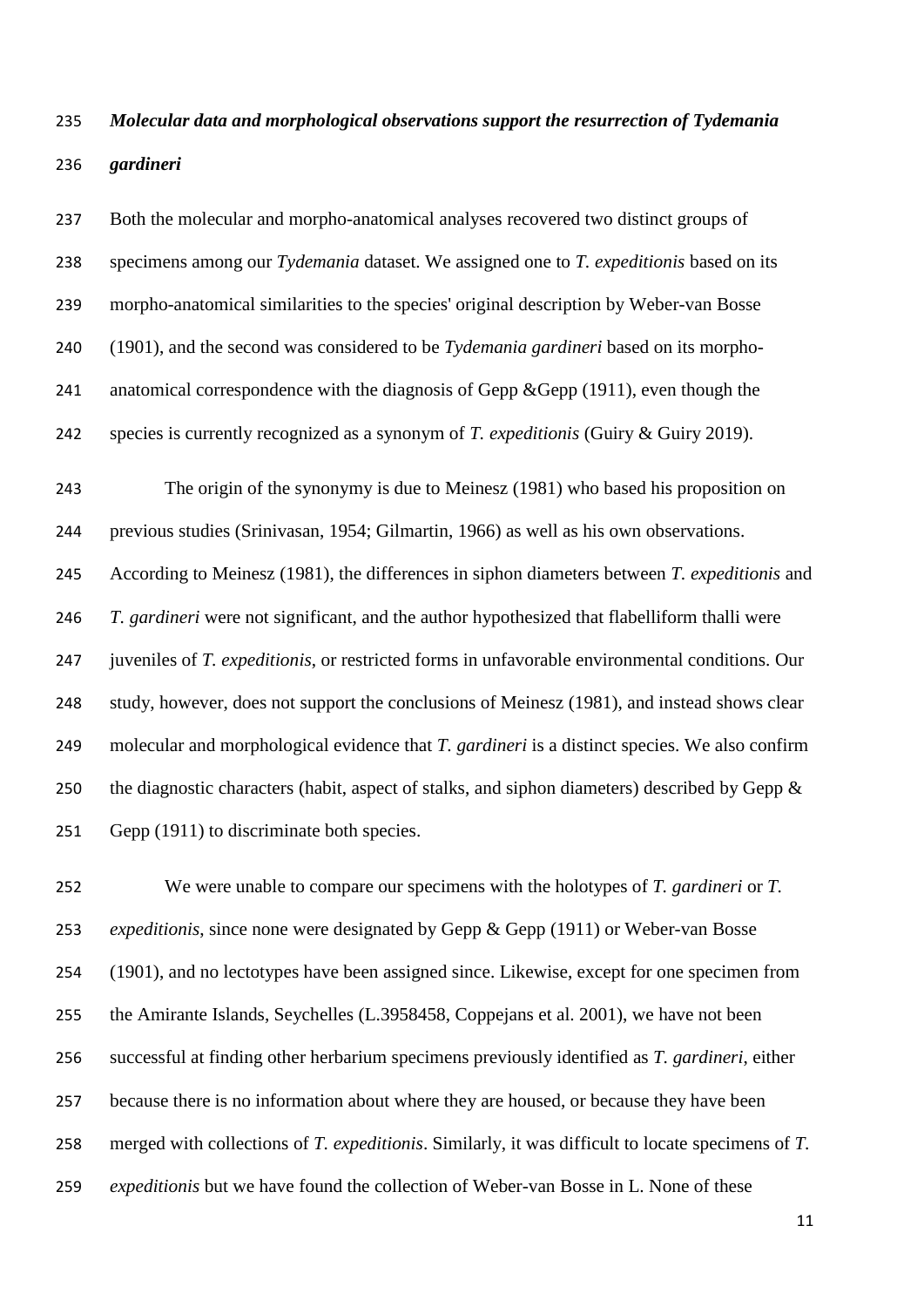specimens were designated as holotype at the time of description, but Weber-van Bosse described the species from this Indonesian collection, which leads us to consider these specimens as syntypes. We also were not able to sequence type specimens, or newly collected specimens from the syntype localities of *T. gardineri* (Chagos Archipelagos or Amirante islands) or *T. expeditionis* (various localities in Indonesia) in our study, but we have examined specimens from neighboring localities including Mayotte and northern Madagascar for *T. gardineri*, and localities in Indonesia for *T. expeditionis*. This, combined with the clear morpho-anatomical differences described above give us confidence to conclude that our two genetic lineages correspond to *T. expeditionis* and *T. gardineri*.

 The reappraisal of *T. gardineri* raises the question of the status of a third species, *T. mabahithae* Nasr, which was described by Nasr (1939) as having glomeruli only. The species was also synonymized with *T. expeditionis* by Meinesz (1981) based on morphological analysis of several samples collected from the type locality (Red Sea) similar to those described by Nasr. Meinesz could not confirm differences between *T. mabahithae* and *T. expeditionis* based on siphon diameters or other morpho-anatomical characters (Meinesz 1981). Our molecular analysis agrees with Meinesz (1981), as our sequences of Red Sea samples (Egypt, Sudan), all showing a strict glomeruli form, clearly fell in the *T. expeditionis* clade (Supplementary Information, Figure 1). Our results confirm that *T. mabahithae* should be considered a synonym of *T. expeditionis* as proposed by Meinesz (1981).

### *Geographical distribution of Tydemania species*

Based on our data, the distribution of *Tydemania gardineri* appears to be restricted to the

Western Indian Ocean whereas *T. expeditionis* is found across the Indo-Pacific region and the

Red Sea (Fig. 25). From our data, it is possible that the southwestern boundary of *T.*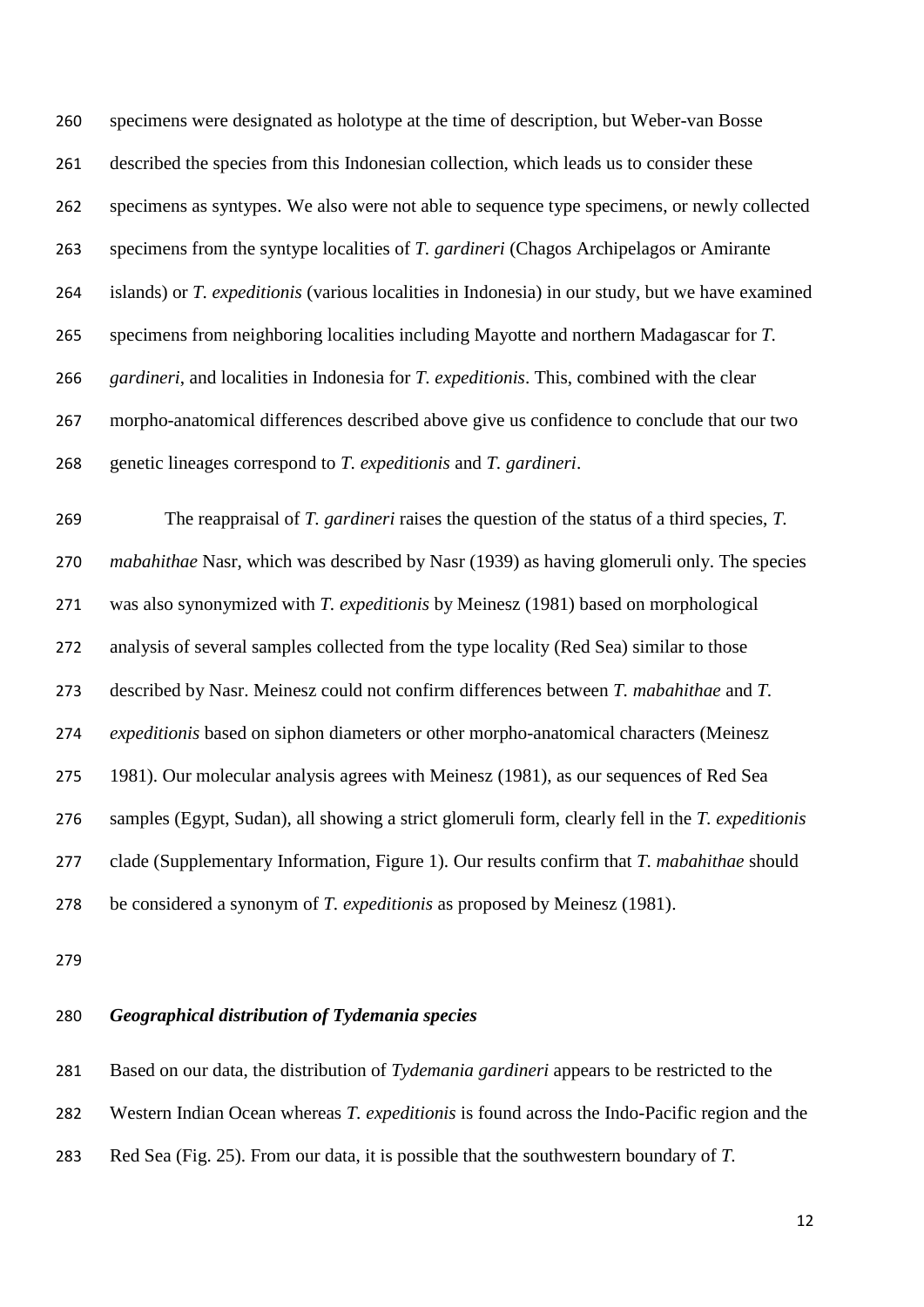*expeditionis* distribution be the northern coast of Madagascar, and that its easternmost distribution be Guam and Fiji. Northern Madagascar was the only locality where we found the two species in sympatry. Several records of *T. gardineri* are also reported for Taiwan (Shao 2003-2014) and New Caledonia (Farghaly 1980) but these are doubtful because the identifications were based on the presence of flabella only, which is a character that can be found in *T. expeditionis*. Some New Caledonian specimens of our own collections (e.g., NOU087203 and NOU087205) are similar in only having flabella, but grouped within the *T. expeditionis* clade based on DNA sequences. In the absence of DNA data, microscopic observations, which were not made in previous studies, would be needed to confidently assess identification based on siphon diameters, flabella shape and aspect of the stalk*.*

#### *Taxonomical treatment:*

 Based on our results, we resurrect *Tydemania gardineri,* and provide a taxonomical description of the genus *Tydemania* and its two species: *Tydemania expeditionis* Weber-van Bosse and *Tydemania gardineri* A. Gepp &E. Gepp. Despite intensive searches for specimens of *Tydemania* in various herbaria, no holotype was found. However, we found a large collection of *Tydemania expeditionis* specimens in L, including in the Weber-van Bosse Herbarium. Six of these specimens were collected during the Siboga expedition and very likely represent all or part of the specimens studied by Weber-van Bosse when writing the diagnoses of the genus and its type species *T. expeditionis* (L.3998896, L.3998892, L.3998897, L.3998894, L.3998895, L.3998893). We consider these specimens as syntype collections of *Tydemania expeditionis*. We expected to find the collection of Gepp & Gepp in BM, but were not able to find any relevant specimens there. We have been unable to identify any other herbarium housing their collection and assume that their syntype of *T. gardineri* is lost. Only one specimen of *T. gardineri* collected by E. Coppejans from near one of the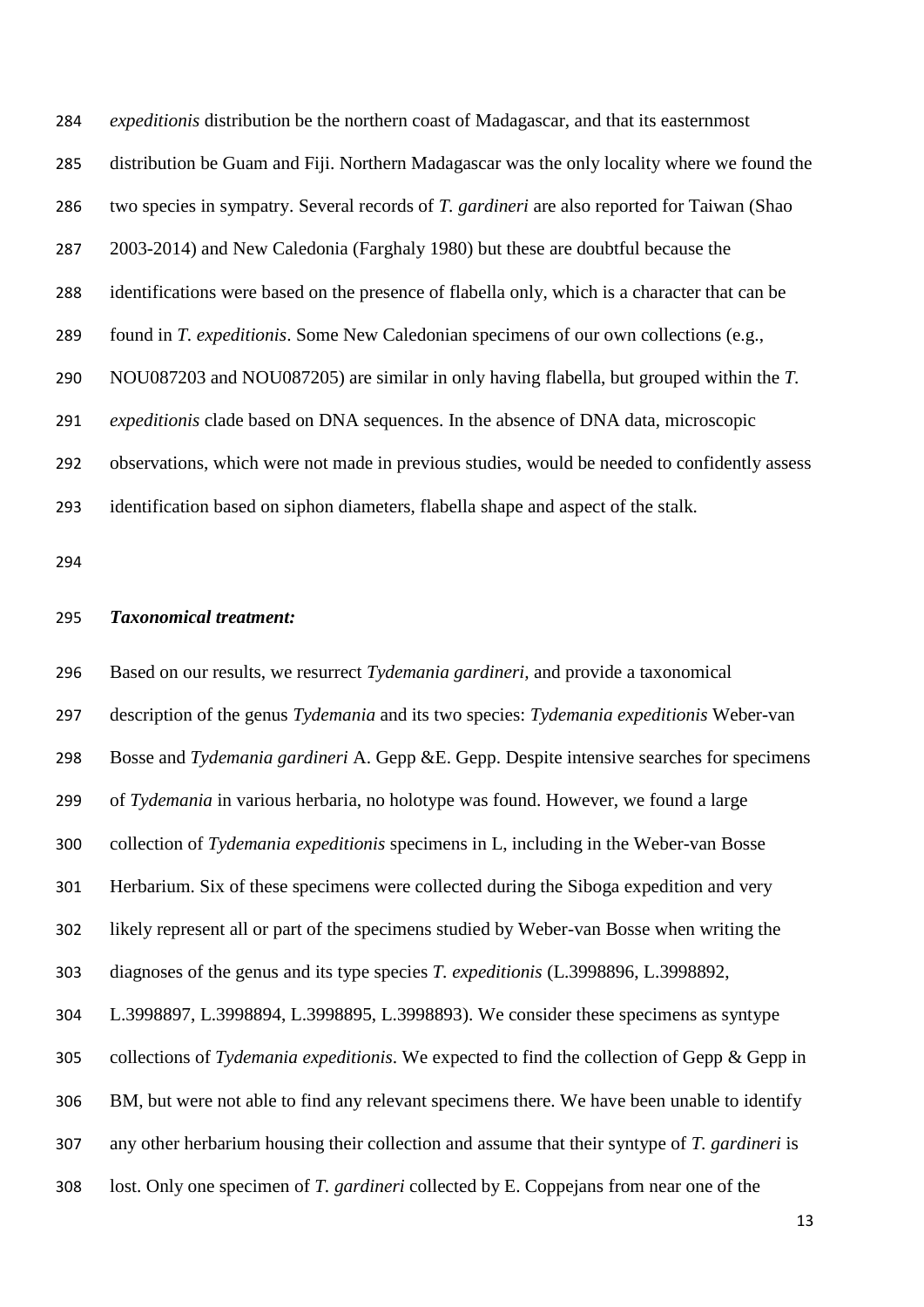| 309 | syntype localities was found in L (L.3958458, St. Joseph Atoll, Amirante Islands, Seychelles). |
|-----|------------------------------------------------------------------------------------------------|
| 310 | We propose to designate this specimen as a neotype for T. gardineri. We further list reference |
| 311 | DNA sequences of specimens of our own collection, collected near the type localities of both   |
| 312 | species. For each species, the list of specimens studied for DNA analysis and morphology is    |
| 313 | provided in Supplementary Information (Data 3)                                                 |
|     |                                                                                                |

## *Tydemania***, Weber-van Bosse, 1901**

**Type species**: *Tydemania expeditionis* Weber-van Bosse, 1901 Études sur les algues de

l'Archipel Malaisien. (III). Annales du Jardin Botanique de Buitenzorg 17: 126-141, pls XVII-

XIX

 **Morpho-anatomical description** (adapted from the original description of Weber-van Bosse (1901) and new observations made here):

 Calcareous thallus composed of a monosiphonous cylindrical axis, simple or ramified, bearing cylindrical branches with rhizoids below, and branches assembled in stacked glomeruli and/or arranged in flabella above. In the glomeruli structures, the siphons are repeatedly divided dichotomously in alternate planes and interwoven to form a dense pompon-like structure. In the flabella, siphons are divided dichotomously in one plane and are aligned and adhere to form a fan. The siphon diameter decreases towards the tips of both structures. Growth is horizontal, and in some cases vertical. Reproductive structures are unknown.

 *Tydemania expeditionis* **Weber-van Bosse, 1901. Études sur les algues de l'Archipel Malaisien. (III). Annales du Jardin Botanique de Buitenzorg 17: 39.**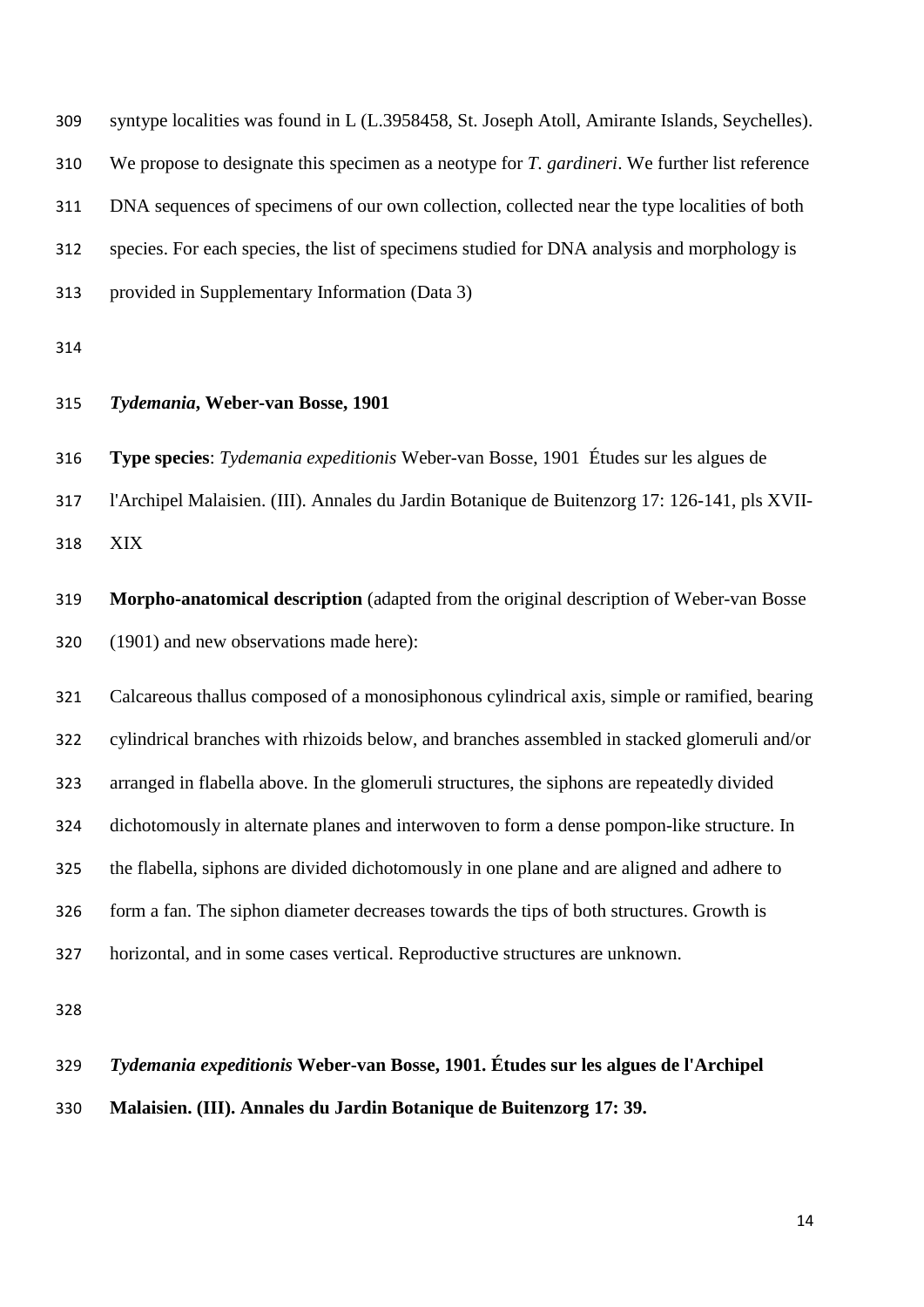| 331 |  | <b>Syntypes:</b> L.3998896 (De Bril, Herb. Weber-van Bosse); L.3998893 (Banda rif, Herb. |
|-----|--|------------------------------------------------------------------------------------------|
|     |  |                                                                                          |

Weber-van Bosse); L.3998894 (Muaras rif; Herb. Weber-van Bosse); L.3998895 (Saleyer rif,

Herb. Weber-van Bosse); L.3998892, L.3998897 (unknown locality, Herb. Weber-van Bosse)

[digitized specimens available from L].

 **Syntype localities**: Kabala dua reefs (Makassar Strait); Saleh bay (Sumbawa Island); de Bril, and near Fau Island (Weber-van Bosse, 1901).

 **Morpho-anatomical description** (adapted from the original description of Weber-van Bosse (1901) and new observations made here):

 Thallus calcified, glaucous green, with upright structures. Main axis cylindrical to moniliform or septate-like near structures, 360-780 µm thick, with branches below bearing rhizoids, and branches above bearing glomeruli arranged in series and/or flabella. When both structures are present, flabella are found closer to the base than glomeruli. Glomeruli are composed of interwoven siphons divided dichotomously in alternate planes and form a sphere, or pompon- like structure. Glomeruli siphons measure 240-460 µm at the base and 80-180 µm at the apices. Flabella are monostromatic and composed of aligned siphons dichotomously divided in one plane, with symmetrical constrictions with thickened cell walls above dichotomies. Flabella are generally big and form loose groups of one to four. Flabella siphons taper from 349 200-450 µm at the base to 60-130 µm at the apices. Both glomeruli and flabella structures are borne on short and stocky stalks, dividing a few times, and arising in whorls from the main axis. Growth is both horizontal and vertical, with main axes both creeping and ascending, and apices protruding at the top of flabella and/or glomeruli series.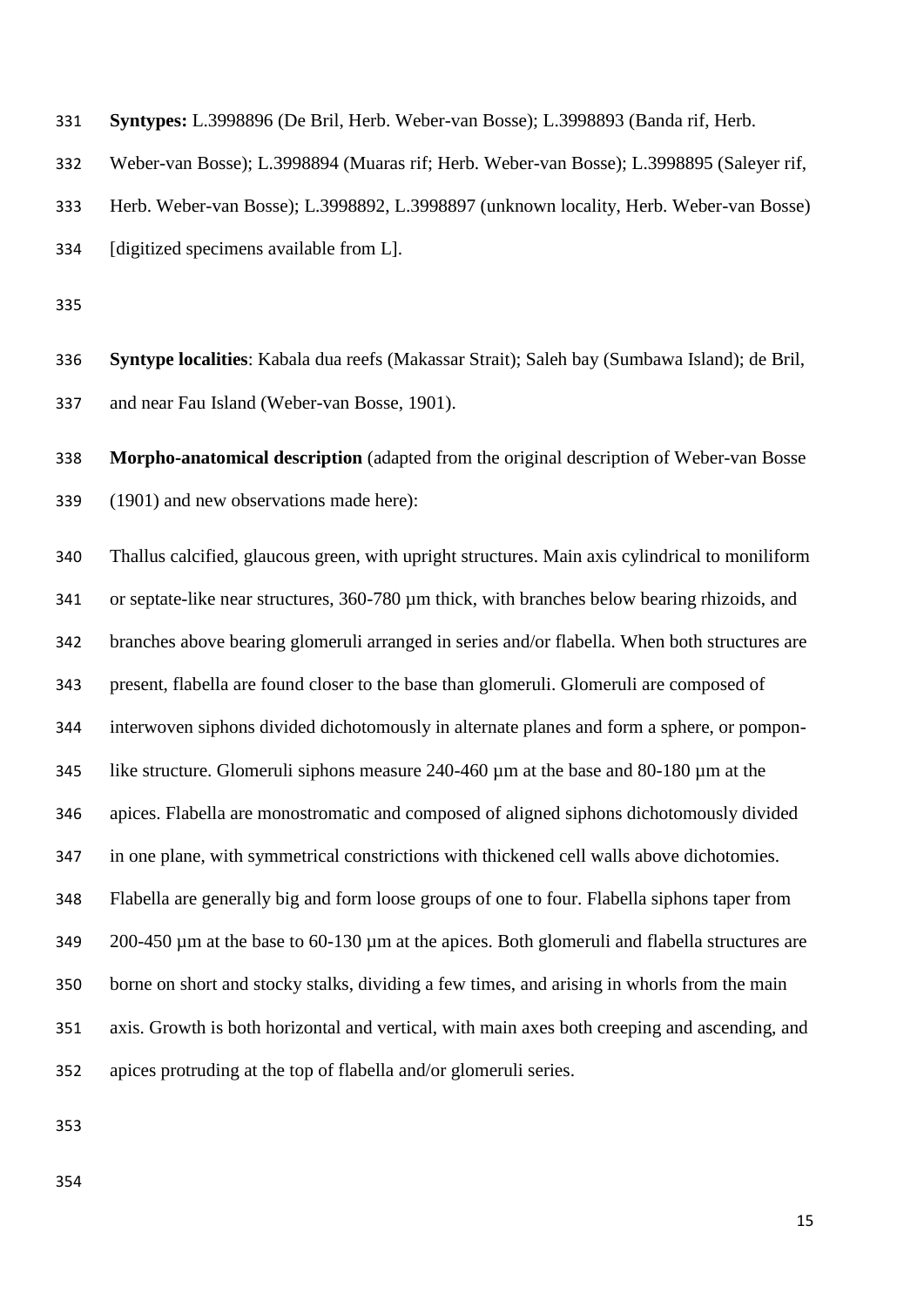| 355 | Distribution records: Africa: Egypt (Marconi et al., 2011; this study), Tanzania* (incl.        |
|-----|-------------------------------------------------------------------------------------------------|
| 356 | Zanzibar) (Coppejans et al., 2000), Sudan (this study). Indian Ocean Islands: Amirante          |
| 357 | Islands* (Silva et al., 1996), Andaman Islands * (Silva et al., 1996), Chagos Archipelago *     |
| 358 | (Silva et al., 1996), Maldives (Silva et al., 1996; this study), Nicobar Islands (Silva et al., |
| 359 | 1996), Seychelles * (Silva et al., 1996). South-west Asia: India (Silva et al., 1996; Sahoo et  |
| 360 | al., 2001; Gupta 2012; Rao & Gupta, 2015). Asia: China (Tseng, 1984; Liu, 2008), Japan          |
| 361 | (Okamura 1936; Segawa 1981, Yoshida et al., 1990; Yoshida 1998; Yoshida et al., 2015),          |
| 362 | South China Sea (Phang et al., 2016), Taiwan (Shao, 2003-2014). South-east Asia: Indonesia      |
| 363 | (Verheij & Prud'homme van Reine, 1993; Atmadja & Prud'homme van Reine, 2014),                   |
| 364 | Philippines (Silva et al., 987; Ang et al., 2014), Vietnam (Tien, 2007; Nguyen et al., 2013).   |
| 365 | Australia and New Zealand: Lord Howe Island (Lewis, 1987), Papua New Guinea (Coppejans          |
| 366 | et al., 2001), Queensland (Lewis, 1987; Phillips, 1997; Phillips, 2002; Bostock & Holland,      |
| 367 | 2010). Pacific Islands: American Samoa (Skelton et al., 2004), Central Polynesia (Tsuda &       |
| 368 | Walsh, 2013), Federated States of Micronesia (Lobban & Tsuda, 2003; Tsuda 2006), Fiji           |
| 369 | (N'Yeurt et al., 1996; South & Skelton, 2003; Littler & Littler 2003; this study), Guam         |
| 370 | (Lobban & Tsuda, 2003; Lam & Zechman, 2006), Mariana Islands (Tsuda, 2003), Marshall            |
| 371 | Islands (Taylor, 1950), New Caledonia (Payri, 2007; this study), Republic of Palau (Ohba et     |
| 372 | al., 2007), Solomon Islands (Womersley & Bailey, 1970; this study), Vanuatu (this study).       |
| 373 | N.B.: "*" indicates localities which we suspect may be erroneous records resulting from         |
| 374 | misleading species identification (referring to T. gardineri rather than T. expeditionis) and   |
| 375 | should be confirmed with DNA sequencing or detailed anatomical analyses.                        |
| 376 |                                                                                                 |

 *Tydemania gardineri* **A. Gepp & E. Gepp, 1911.** The Codiaceae of the Siboga Expedition including a monograph of Flabellarieae and Udoteae Siboga-Expeditie Monographie LXII: 67-68, 141, pl. XVIII: fig. 155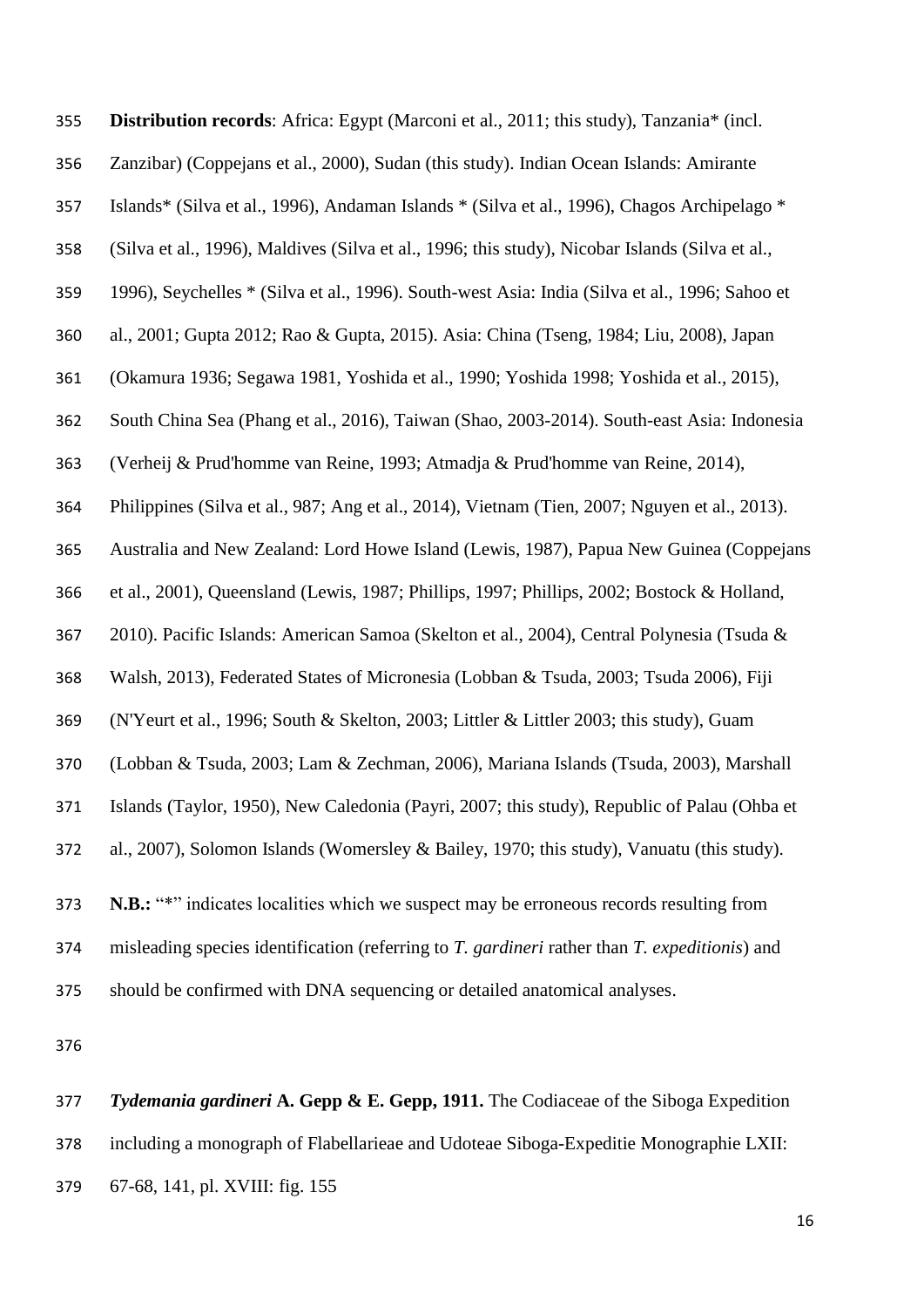**Neotype:** L.3958458 from Seychelles, Amirante Islands, St. Joseph Atoll [digitized specimen available from L].

 We have been unable to locate any of the specimens from the Gepp & Gepp collection and assume that their syntype collection of *T. gardineri* is lost. Following art. 9.8 of the CIN, we have selected the specimen above because it is from Amirante Islands (Seychelles), one of the syntype localities of *T. gardineri.*

**Syntype localities:** Chagos Archipelago and Amirante Islands (Gepp & Gepp, 1911)

 **Morpho-anatomical description** (adapted from the original description of Gepp & Gepp (1911) and new observations made here)**:**

 Thallus calcified, laxly caespitose, greenish-gray, lacking glomeruli and composed of flabella only. Creeping moniliform main axis, 250-570 µm in diameter, with sparse cylindrical branches bearing rhizoids below and branches with flabella above. Flabella are borne from long and moniliform stalks with a beaded necklace-like aspect, that are highly dichotomously divided and arise from the main axis singly or in pairs. Stalks are densely arranged and superimposed at the basis of the flabella. Flabella are small, numerous, monostromatic, and composed of aligned siphons dichotomously branched and tapering from 160-340 µm diameter at the base to 30- 60 µm diameter at the apices. Constrictions above dichotomies are symmetric with a cell-wall thickening. Growth is horizontal.

 **Distribution:** Western Indian Ocean: Chagos archipelago and Amirante Islands (Gepp & Gepp, 1911); northern Madagascar (this study), Mayotte (this study), Banc du Geyser (this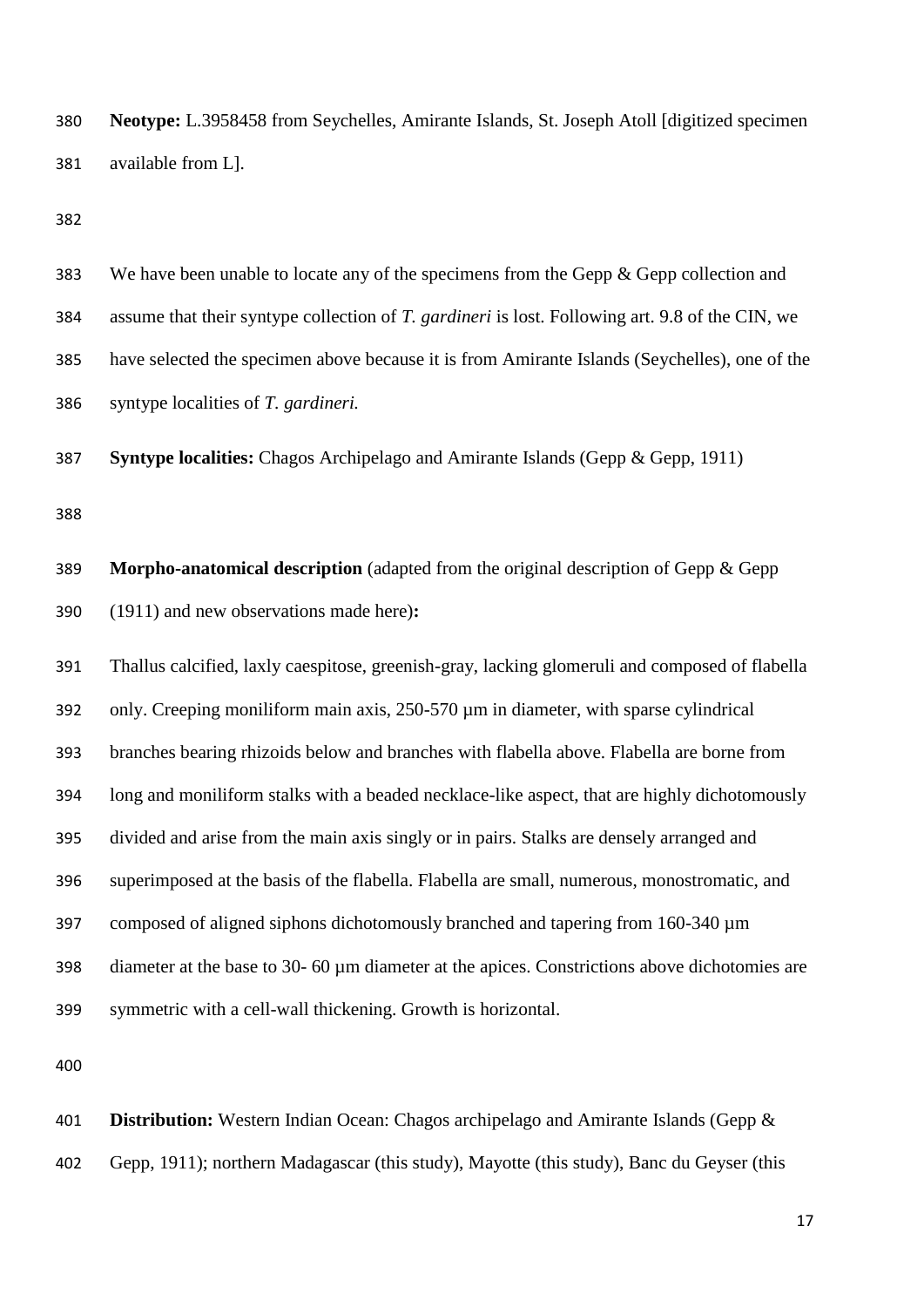- study), Tanzania (this study), Seychelles, Amirante Islands (Coppejans et al., 2001); Asia:
- Taiwan \* (Shao 2003-2004).
- **N.B.:** the locality indicated with "\*" is suspected to be an erroneous record based on a
- misidentification of *T. expeditionis* specimens.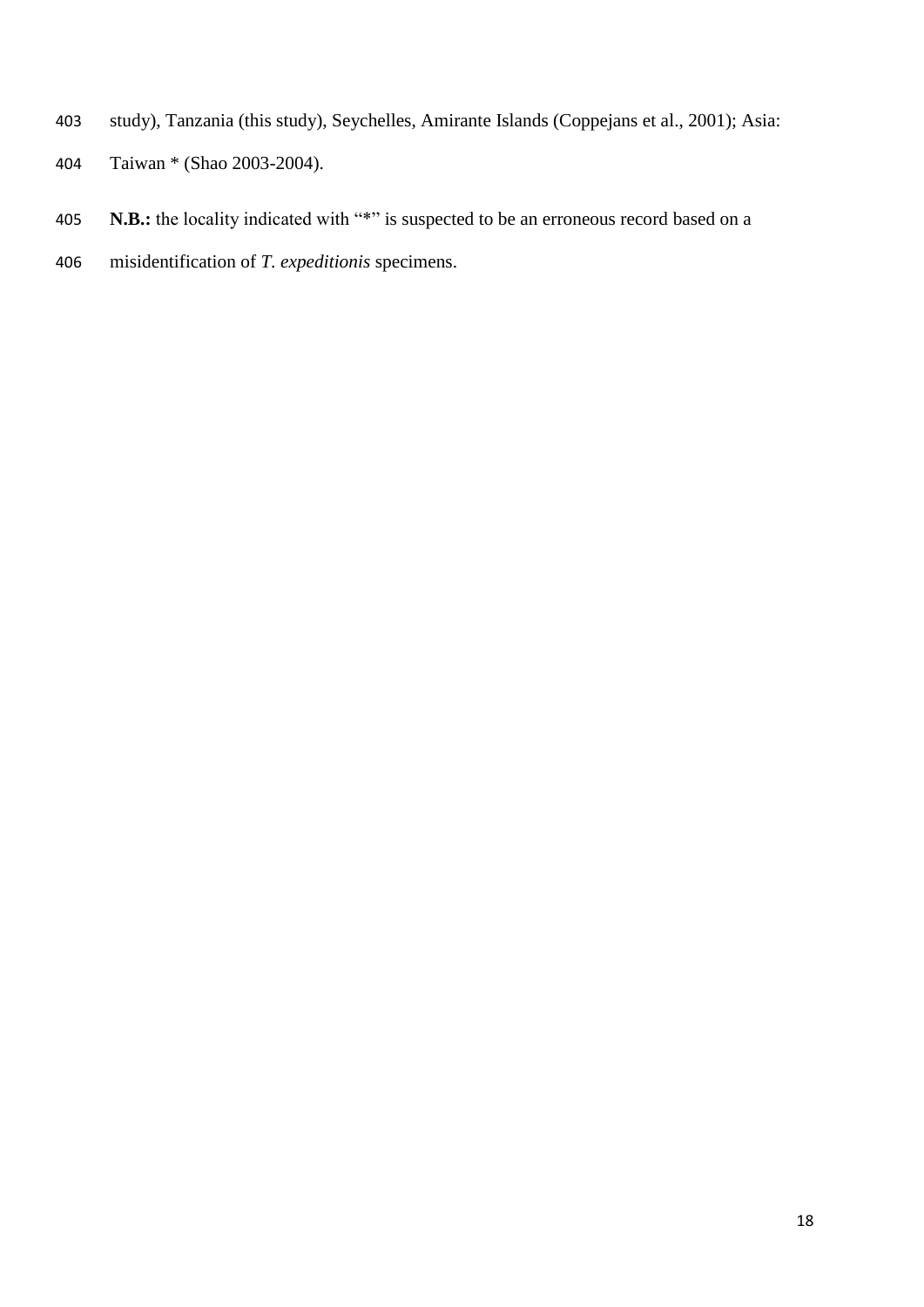#### **AKNOWLEDGEMENTS**

This work was mainly supported by LabEx Corail grant.

- Samples were collected during several scientific campaigns and by various collectors who we
- could like to acknowledge here : Madang, 2012 :<http://dx.doi.org/10.17600/12100070> ; New
- Caledonia, 2012 :<http://dx.doi.org/10.17600/12100060> ; 2017 : N/O *Alis* PostBlanco1 ;
- Kavieng, 2014 :<http://dx.doi.org/10.17600/14004400> ; Madagascar, 2016 : MAD
- <http://dx.doi.org/10.17600/16004700> ; Fiji, 2007 : BSM-Fidji, 10.17600/7100030 ; Vanuatu,
- 2006 : Santo, http://dx.doi.org/10.17600/6100100; Solomon Islands, 2004: BSM-Salomon,
- 2004; Mayotte 2016: SIREME. Sample collection in Bunaken and DNA analyses were made
- possible thanks to the INDESO project, under the research permit 133/SIP/FRP/SM/V/2015
- and 918/BLITBANKKP/II/2016 issued by the Indonesian government and under a material
- transfer agreement between BALITBANG KP (now BRSDM KP, Ministry of Maritime
- Affairs and Fisheries) and the IRD. The authors would like to thank Thierry Mulochau and
- Lionel Bigot (Epicure project: TAAF, Ifremer and CUFR Mayotte) for samples collected
- from the Banc du Geyser.

 HV thanks Sofie D'Hondt, Joana Costa and Chiela Cremen for their molecular work on the Bryopsidales. Part of the funding for this study was provided by the Australian Biological Resources Study (project RFL213-08 to HV).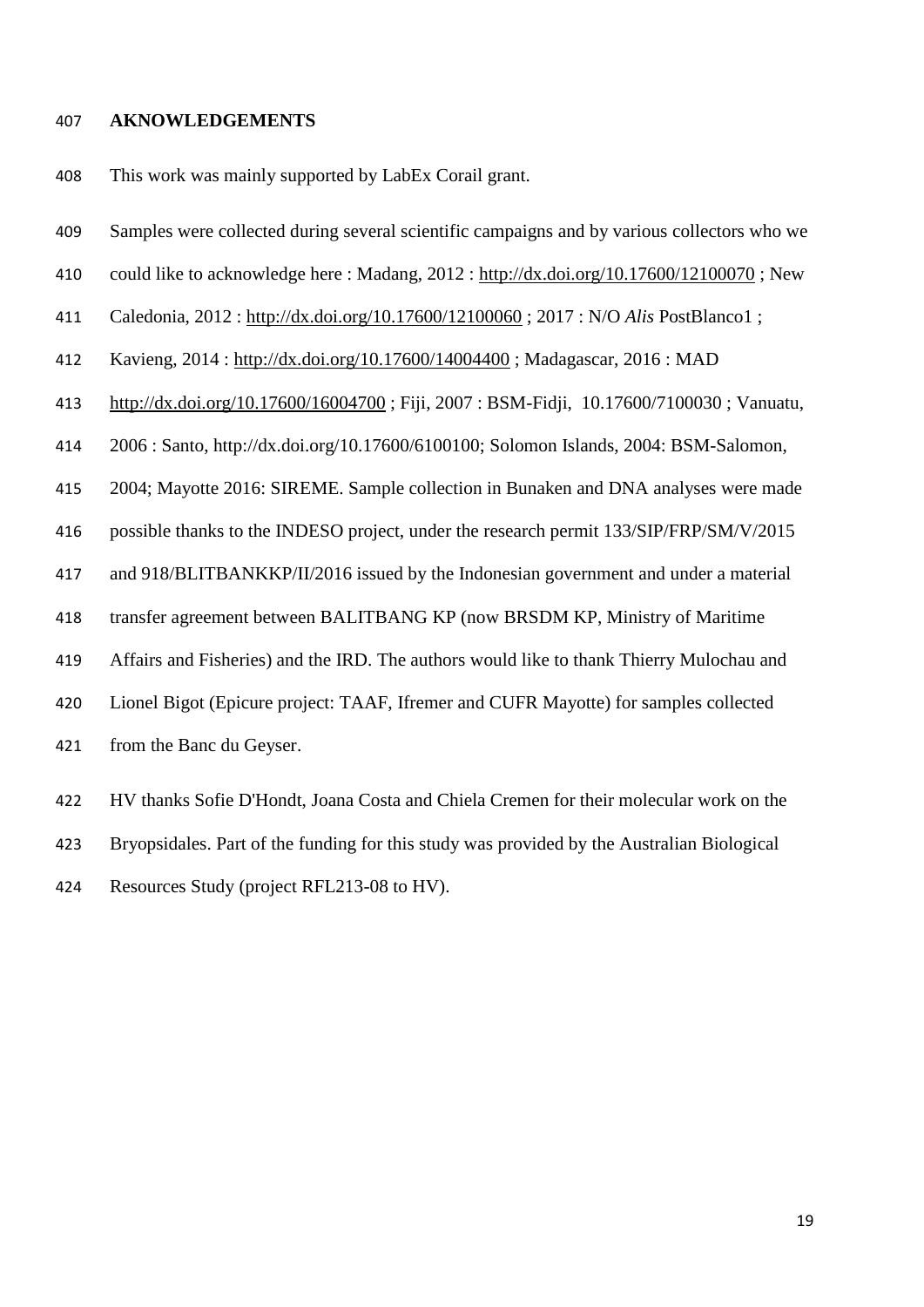## **SUPPLEMENTARY INFORMATION**

- Table 1: list of molecular markers and corresponding primers
- Table 2: List of vouchers, Bold sample IDs and Genbank accession numbers
- Table 3: Morphological observations
- Figure 1: Maximum clade credibility tree obtained from a Beast analysis of the *tuf*A collapsed
- dataset. The number of identical haplotypes is indicated between brackets. The origin of each
- sample is indicated by colored circles and correspond to the map on the right. Results of the
- ABGD and PTP species delimitation methods are shown and the presence of flabella (F) and
- glomeruli (G) is indicated.

- Data 1: Overview of the ABGD and PTP species delimitation results for *rbc*L
- Data 2: Overview of the species ABGD and PTP delimitation results for 18S rDNA
- Data 3: List of specimens studied through molecular and morphological approaches for *T.*
- *expeditionis* and *T. gardineri*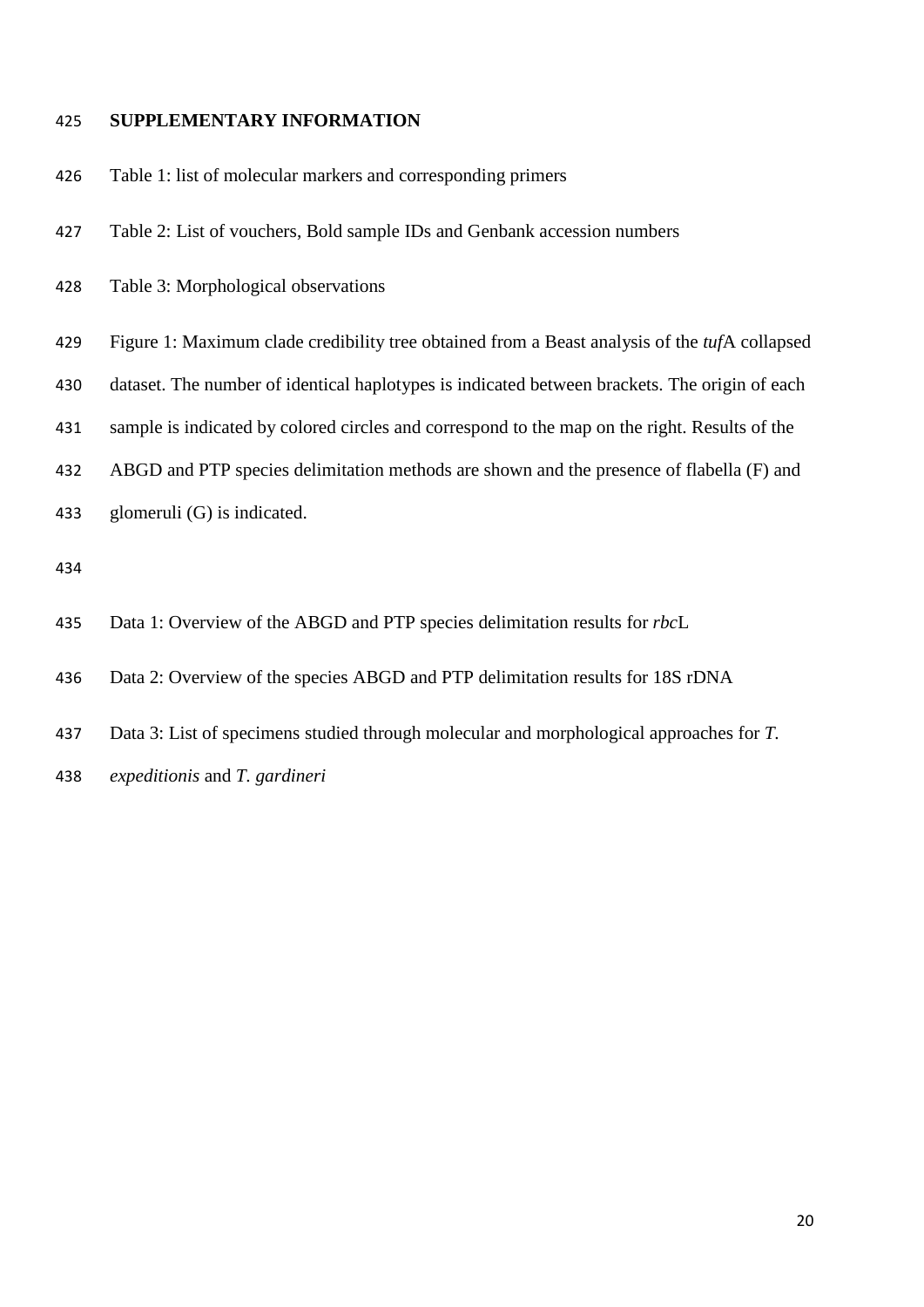## **AUTHORS CONTRIBUTIONS**

L. Lagourgue acquired and analyzed most molecular and morphological data, drafted and

edited the manuscript; H. Verbruggen collected samples from the Red Sea and Tanzania,

- produced molecular data for these localities and contributed to writing and editing the
- manuscript; E. Ampou collected samples from Indonesia and contributed to editing the
- manuscript; C. Payri collected samples from various localities, and contributed to editing the
- manuscript.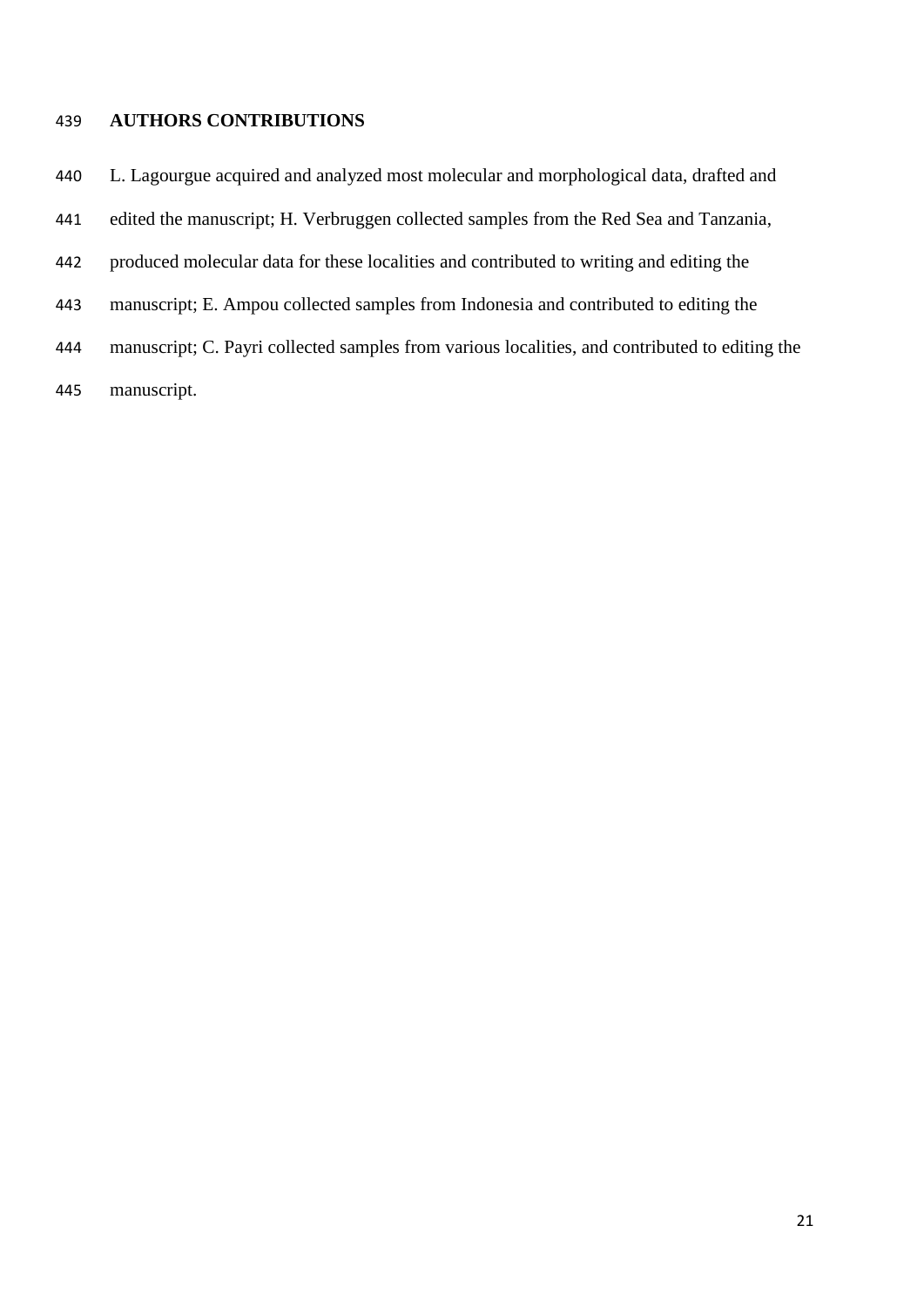### **REFERENCES**

- Ang, P.O, Jr., Sin Man Leung & Mei Mei Choi (2014). A verification of reports of marine algal species from the Philippines. *Philippine Journal of Science, Special Issue* 142
- Atmadja, W.S. & Prud'homme van Reine, W.F. (2014*). Checklist of the seaweed species biodiversity of*
- *Indonesia with their distribution and classification: green algae (Chlorophyta) and brown algae*
- *(Phaeophyceae, Ochrophyta)*. pp. [2], i-v, 1-59. Leiden & Indonesia: Naturalis Biodiversity Centre,
- Indonesian Institute of Sciences (LIPI)
- Bostock, P.D. & Holland, A.E. (2010). *Census of the Queensland Flora*. pp. 1-320. Brisbane:
- Queensland Herbarium Biodiversity and Ecosystem Sciences, Department of Environment and Resource Management.
- Coppejans, E., De Clerck, O. & Leliaert, F. (2001). Marine brown algae (Phaeophyta) from the north coast of Papua New Guinea, with a description of Dictyota magneana sp.nov. *Cryptogamie, Algologie,* 22:15–40.
- Coppejans, E., Leliaert, F. & De Clerck, O. (2000). Annotated list of new records of marine macroalgae
- for Kenya and Tanzania, since Isaac's and Jaasund's publications. *Biologisch Jaarbuch Dodonaea* 67: 31-93, 1 map, 28 figs.
- Doyle, J.J. & Doyle, J.L. (1987). A Rapid DNA Isolation Procedure for Small Quantities of Fresh Leaf Tissue. *Phytochemical Bulletin* 19, 11-15
- Drummond, A.J., Ho, S.Y.W., Phillips, M.J. & Rambaut, A. (2006). Relaxed Phylogenetics and Dating with Confidence. *PLoS Biology* 4(5): e88. DOI: 10.1371/journal.pbio.0040088
- Edgar, R.C. (2004). MUSCLE: multiple sequence alignment with high accuracy and high throughput. *Nucleic Acids Research*. 32:1792–7.
- Farghaly, M. (1980). Algues Benthiques de la Mer Rouge et du bassin occidental de l'océan Indien. Université des sciences et techniques du Languedoc, Montpellier, 274 pp.
- Gepp, A. & Gepp, E.S. (1911). The codiaceae of the Siboga Expedition, including a monograph of Flabellarieae and Udoteaceae. *Siboga-Expeditie*. 62:1–150.
- Gilmartin, M. (1966). Ecology and morphology of *Tydemania expeditions*, a tropical deep-water siphonous green alga. *Journal of Phycology*. 2:100–5.
- Guiry, M.D. & Guiry, G.M. (2019). *AlgaeBase*. World-wide electronic publication, National University of Ireland, Galway. http://www.algaebase.org
- Gupta, R.K. (2012). *Algae of India Volume 2. A checklist of Chlorophyceae, Xanthophyceae.*
- *Chrysophyceae and Euglenophyceae.* pp. [i]-iii, [1]-428, 8 pls. Salt Lake, Kolkata: Botanical Survey of India, Ministry of Environment & Forests.
- Handeler, K., Wagele, H., Wahrmund, U., Rudinger, M. & Knoop, V. (2010). Slugs' last meals:
- Molecular identification of sequestered chloroplasts from different algal origins in Sacoglossa
- (Opisthobranchia, Gastropoda). *Molecular Ecology Resources*. 10:968–78.
- Kearse, M., Moir, R., Wilson, A., Stones-Havas, S., Cheung, M., Sturrock, S., Buxton, S., Cooper, A.,
- Markowitz, S., Duran, C., Thierer, T., Ashton, B., Meintjes, P. & Drummond, A. (2012). Geneious Basic: An integrated and extendable desktop software platform for the organization and analysis of
- sequence data. *Bioinformatics*. 28:1647–9.
- Kooistra, W.H.C.F. (2002). Molecular phylogenies of Udoteaceae (Bryopsidales, Chlorophyta) reveal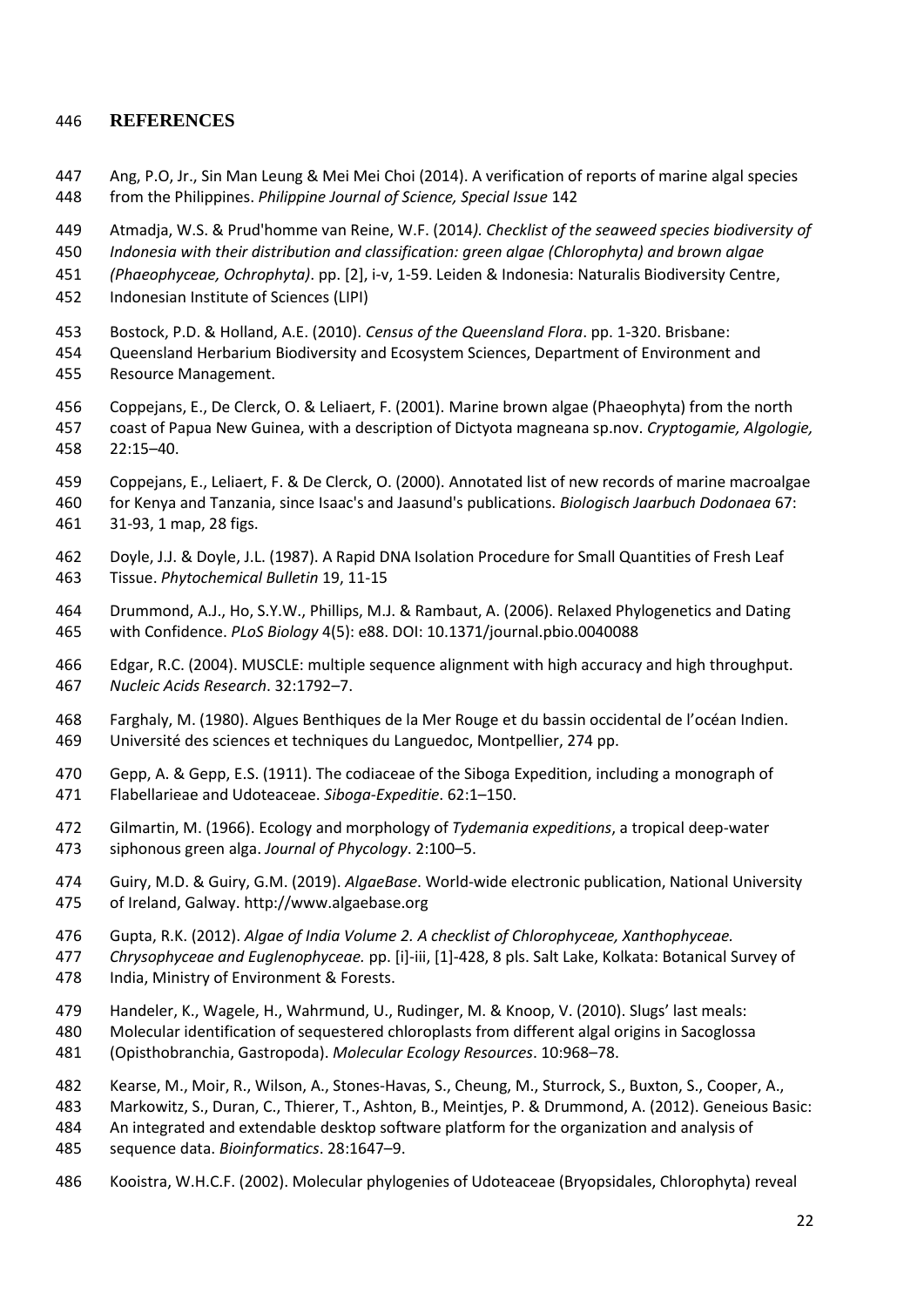- nonmonophyly for Udotea, Penicillus and Chlorodesmis. *Phycologia*. 41:453–62.
- Lagourgue, L., Puillandre, N. & Payri, C.E. (2018). Exploring the Udoteaceae diversity (Bryopsidales,
- Chlorophyta) in the Caribbean region based on molecular and morphological data. *Molecular Phylogenetics and Evolution* 127: 758-769.

 Lam, D.W. & Zechman, F.W. (2006). Phylogenetic analyses of the Bryopsidales (Ulvophyceae, Chlorophyta) based on Rubisco large subunit gene sequences. *Journal of Phycology*. 42:669–78.

 Lanfear, R., Calcott, B., Ho, S.Y.W. & Guindon, S. (2012). PartitionFinder: Combined Selection of Partitioning Schemes and Substitution Models for Phylogenetic Analyses. *Molecular Biology and Evolution*. 29:1695–701.

- Lewis, J.A. (1987). *Checklist and bibliography of benthic marine macroalgae recorded from northern Australia III. Chlorophyta.* pp. 1- 56.: Department of Defense. Defense Science and Technology Organisation. Materials Research Laboratories, Melbourne, Victoria, Report MRL-R-1063
- Littler, D.S. & Littler, M.M. (2003). *South Pacific Reef Plants. A diver's guide to the plant life of the*
- *South Pacific Coral Reefs*. pp. 1-331. Washington, DC: OffShore Graphics, Inc.
- Liu, R.Y. (Ed.) (2008). *Checklist of biota of Chinese seas*. pp. 1-1267. Beijing: Science Press, Academia Sinica
- Lobban, C.S. & Tsuda, R.T. (2003). Revised checklist of benthic marine macroalgae and seagrasses of Guam and Micronesia. *Micronesica* 35/36: 54-99
- Marconi, M., Giordano, M. & Raven, J.A. (2011). Impact of taxonomy, geography, and depth on
- delta13C and delta15N variation in a large collection of macroalgae. *Journal of Phycology* 47(5): 1023-1035
- Meinesz, A. (1981). Sur le genre *Tydemania* (Udotéacée, Caulerpale) et sa présence en Mer Rouge. *Cryptogamie, Algologie*. 2:57–66.
- Miller, M.A., Pfeiffer, W. & Schwartz, T. (2010). Creating the CIPRES Science Gateway for inference of large phylogenetic trees. In: *Gateway Computing Environments Workshop (GCE)*. IEEE, pp. 1–8.
- N'Yeurt, A.D.R., South, G.R. & Keats, D.W. (1996). A revised checklist of the benthic marine algae of the Fiji Islands, South Pacific (including the island of Rotuma). *Micronesica*. 29:49–98.
- Nasr, A.H. (1939). Algae. *Publications of the Marine Biological Station, Ghardaqa* 1: 47-76, 17 figs, 1 plate
- Nguyen, T.V., Le, N,H., Lin, S.-M., Steen, F. & De Clerck, O. (2013). Checklist of the marine macroalgae of Vietnam. *Botanica Marina* 56(3): 207-227
- Ohba, H., Victor, S., Golbuu, Y & Yukihara, H. (2007). *Tropical marine plants of Palau.* pp. [1]-153,
- Numerous colour photographs; 8 figs. Koror: Palau International Coral Reef Center; Japan International Cooperation Agency.
- Okamura, K. (1936). *Nippon kaisô shi [Descriptions of Japanese algae]*. pp. [4], [1]-964, [1]-11, frontispiece portrait, 1-427 figs. Tokyo: Uchida Rokakuho.
- Payri, C.E. (2007). Revised checklist of marine algae (Chlorophyta, Rhodophyta and Ochrophyta) and
- seagrasses (Marine Angiosperma) of New Caledonia. In: *Compendium of marine species from New*
- *Caledonia. Documents Scientifique et Techniques. II7. Sciences de la Mer. Ed. 2.* (Payri, C.E. & Richer
- de Forges, B. Eds), pp. 95-112. Nouvelle-Calédonie: Centre IRD de Nouméa
- Phang, S.-M., Yeong, H.-Y., Ganzon-Fortes, E.T., Lewmanomont, K., Prathep, A., Hau, L.N., Gerung,
- G.S, & Tan, K.S. (2016). Marine algae of the South China Sea bordered by Indonesia, Malaysia,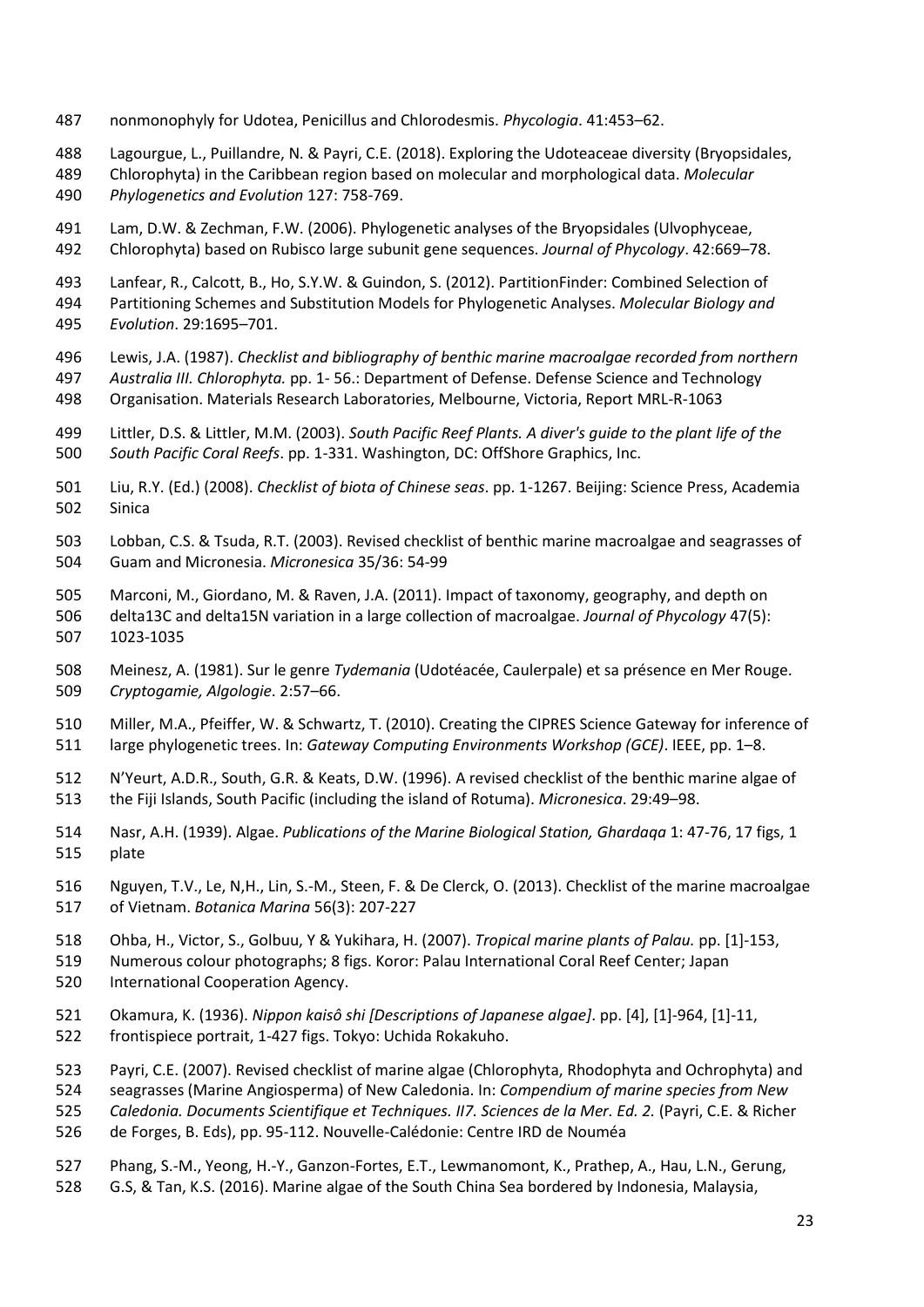- Philippines, Singapore, Thailand and Vietnam. *Raffles Bulletin of Zoology Supplement* 40: 13-59
- Phillips, J.A. (1997). Algae. In: *Queensland Plants: Names and Distribution*. (Henderson, R.J.F. Eds), pp. 223-240. Indooroopilly, Queensland: Queensland Herbarium, Department of Environment.
- Phillips, J.A. (2002). Algae. In: *Names and distribution of Queensland plants, algae and lichens*.
- (Henderson, R.J.F. Eds), pp. 228-244. Brisbane: Queensland Government Environmental Protection Agency.
- Puillandre, N., Lambert, A., Brouillet, S. & Achaz, G. (2012). ABGD , Automatic Barcode Gap Discovery for primary species delimitation. *Molecular Biology and Evolution*. 1864–77.
- Rambaut, A. & Drummond, A. (2007). Tracer version 1.5.
- Rao, P.S.N. & Gupta, R.K. (2015). *Algae of India Volume 3. A checklist of Indian marine algae*
- *(excluding diatoms & dinoflagellates)*. pp. [i]-xviii, [1]-93, 11 pls. Salt Lake, Kolkata: Botanical Survey of India Ministry of Environment, Forests & Climate Change Government of India
- Ronquist, F. & Huelsenbeck, J.P. (2003). MrBayes 3: Bayesian phylogenetic inference under mixed models. *Bioinformatics (Oxford, England)*. 19:1572–4.
- Sahoo, D., Nivedita & Debasish (2001). *Seaweeds of Indian coast.* pp. xxi + 283. New Delhi: A.P.H. Publishing
- Segawa, S. (1981). *Genshoku Nihon kaiso zukan. Colored illustrations of the seaweeds of Japan.*  Fourth printing. pp. [i]-xviii, 1-195, pls 1-72. Osaka: Hoikusha Publishing Co. Ltd
- Shao, K.T (2003-2014). TaiBNET (Catalogue of Life in Taiwan). http://taibnet.sinica.edu.tw. Taiwan
- Silva, P.C., Menez, E.G. & Moe, R.L. (1987). *Catalog of the benthic marine algae of the Philippines.* Smithsonian Institution Press, Washington, D.C. 1-179 pp.
- Silva, P.C., Basson, P.W. & Moe, R.L. (1996). *Catalogue of the benthic marine algae of the Indian Ocean*. University of California Publications in Botany 79: 1-1259
- Skelton, P.A. & South, G.R. (2004). New records and notes on marine benthic algae of American Samoa - Chlorophyta & Phaeophyta. *Cryptogamie Algologie* 25: 291-312
- South, G.R. & Skelton, P.A. (2003). Catalogue of the marine benthic macroalgae of the Fiji Islands, South Pacific. *Australian Systematic Botany* 16: 699-758
- Srinivasan, K.S. (1954). On a rare and little known alga (*Tydemania expeditionis* Weber-van Bosse) new to Nancowry. *Phytomorphology* 4: 247-255.
- Stamatakis, A. (2014). RAxML version 8: a tool for phylogenetic analysis and post-analysis of large phylogenies. *Bioinformatics*. 30:1312–3.
- Stamatakis, A., Hoover, P., Rougemont, J. & Renner, S. (2008). A Rapid Bootstrap Algorithm for the RAxML Web Servers. *Systematic Biology*. 57:758–71.
- Taylor, W.R. (1950). *Plants of Bikini and other northern Marshall Islands*. pp. [i]-xv, [1]- 227, 79 pls. Ann Arbor: University of Michigan Press
- Thiers, B. (2016). Index Herbariorum: A Global Directory of Public Herbaria and Associated Staff. New York Botanical Garden's Virtual Herbarium. http://sweetgum.nybg.org/science/ih/
- Tien, N.V. (2007). *Thuc Vât Chí Viêt Nam*. Flora of Vietnam. Volume 10: Nganh Rong Luc -
- Chlorophyta Pascher (Cac Taxon Vung Bien). pp. 1-279, 162 fig. Hà Nôi [Hanoi]: Science and Technic Publishing House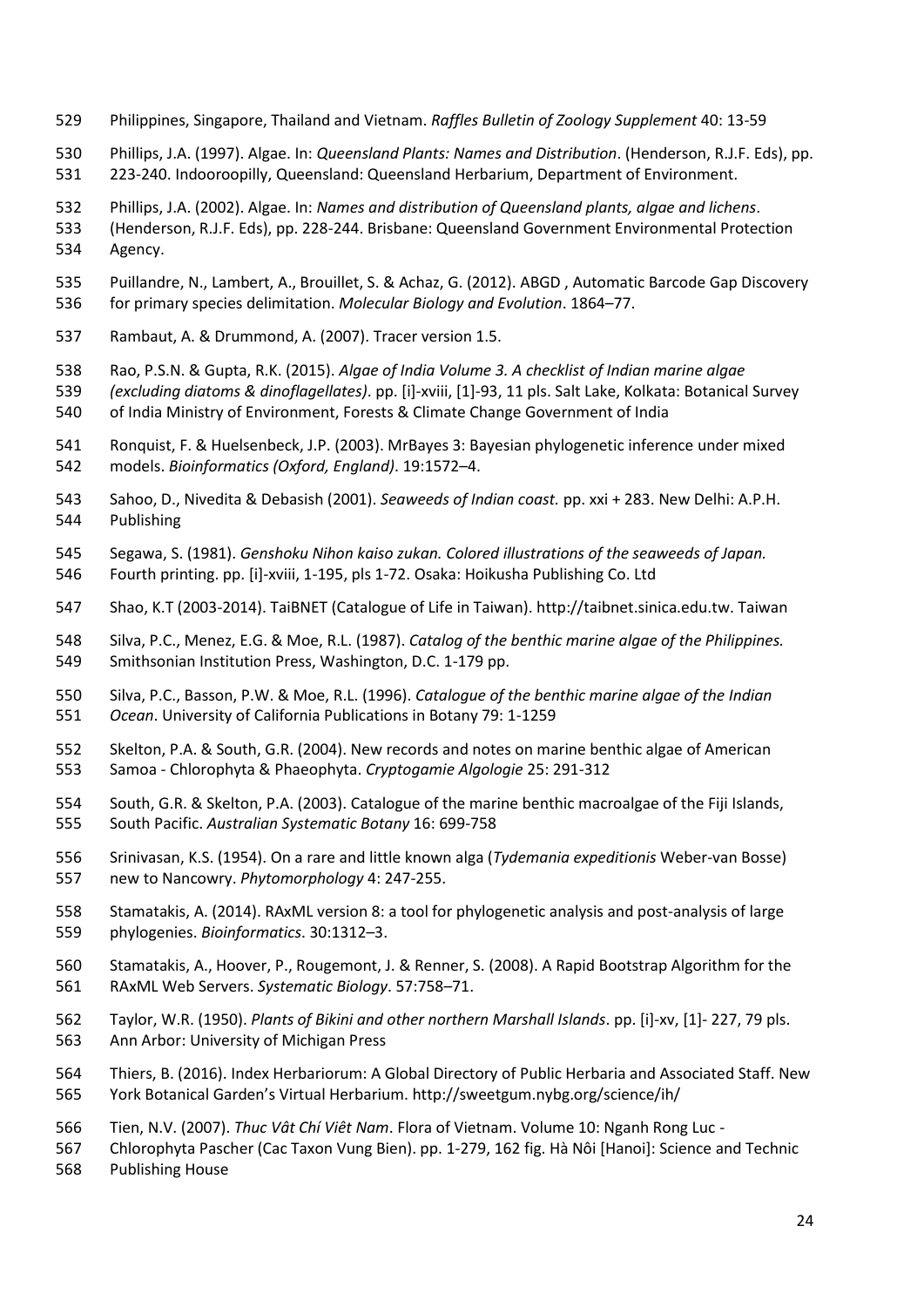- Tseng, C.K. (1984). *Common Seaweeds of China*. pp. 1-318, 149 pls. Beijing: Science Press
- Tsuda, R.T. (2003). Checklist and bibliography of the marine benthic algae from the Mariana Islands (Guam and CNMI). *Technical Report. University of Guam Marine Laboratory* 107: i-v, 1-49
- 
- Tsuda, R.T. (2006). C*hecklist and bibliography of the marine benthic algae within Chuuk, Pohnpei, and Kosrae States, Federated States of Micronesia*. pp. 1-43. Honolulu: Bishop Museum Press 1525

Bernice Street, Honolulu, Hawai

- Tsuda, R.T. & Walsh, S.K. (2013). Bibliographic checklist of the marine benthic algae of Central Polynesia in the Pacific Ocean (excluding Hawai'i and French Polynesia). *Micronesica.* 2013-02: 1-91
- Verbruggen, H., Ashworth, M., LoDuca, S.T., Vlaeminck, C., Cocquyt, E., Sauvage, T., Zechman, F.W., Littler, D.S., Littler, M.M., Leliaert, F. & De Clerck, O. (2009). A multi-locus time-calibrated phylogeny of the siphonous green algae. *Molecular Phylogenetics and Evolution*. 50:642–53.
- Verheij, E. & Prud'homme van Reine, W.F. (1993). Seaweeds of the Spermonde Archipelago, SW Sulawesi, Indonesia. *Blumea* 37: 385-510, 6 figs, 1 table, 19 plates
- Weber-van Bosse, A. (1901). Etudes sur les algues de l'archipel malaisien. *Annales du Jardin Botanique de Buitenzorg*. 17: 126-141, pls XVII-XIX..
- Womersley, H.B.S. & Bailey, A. (1970). Marine algae of the Solomon Islands. *Philosophical Transactions of the Royal Society, London.Biological Series B*. 259:257–352.
- Yoshida, T. (1998). *Marine algae of Japan.* pp. [1-2], 1-25, 1-1222. Tokyo: Uchida Rokakuho Publishing Co., Ltd.
- Yoshida, T., Nakajima, Y. & Nakata, Y. (1990). Check-list of marine algae of Japan (revised in 1990). *Japanese Journal of Phycology* 38: 269-320
- Yoshida, T., Suzuki, M. & Yoshinaga, K (2015). Checklist of marine algae of Japan (Revised in 2015). *Japanese Journal of Phycology* 63: 129-189
- Zhang, J., Kapli, P., Pavlidis, P. & Stamatakis, A. (2013). A general species delimitation method with
- applications to phylogenetic placements. *Bioinformatics*. 29:2869–76.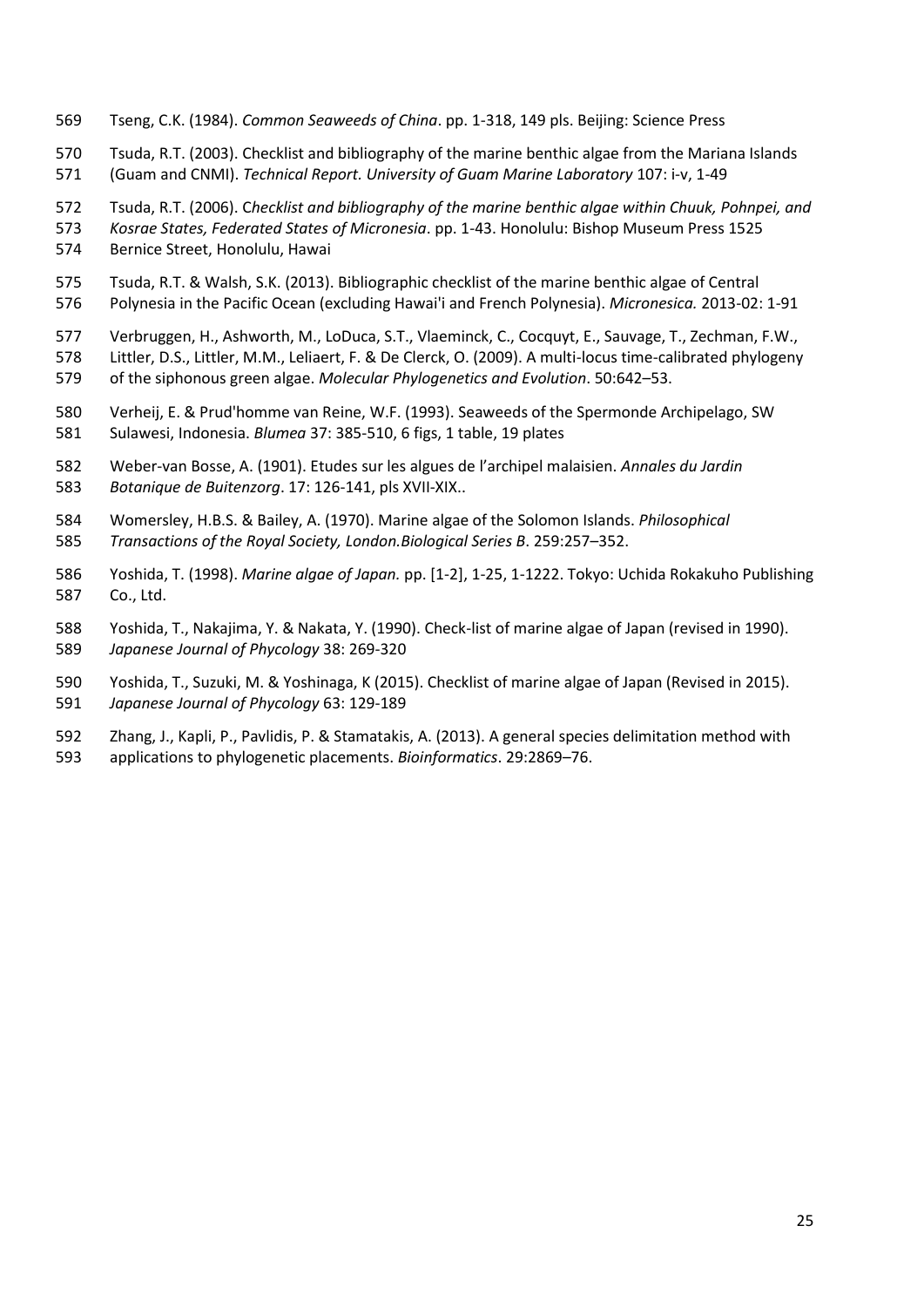## 594 **TABLE**

- 595 Table 1: Morpho-anatomical characters and geographical distribution of *Tydemania*
- 596 *expeditionis* and *Tydemania gardineri* resulting from the present study, and values in bold
- 597 from the descriptions of Gepp &Gepp (1911). Values (average  $\pm$  standart deviation)

| Morpho-                     |                                             |                              |
|-----------------------------|---------------------------------------------|------------------------------|
| anatomical                  | Tydemania expeditionis                      | Tydemania gardineri          |
| characters                  |                                             |                              |
|                             |                                             |                              |
|                             | Upright structures formed by a              | Caespitose patch of flabella |
| Habit                       | succession of glomeruli and/or              | arising from a creeping main |
|                             | flabella                                    | axis                         |
|                             | Predominant when present/                   | Always absent                |
| Glomeruli                   | Lacking in strict flabella form             |                              |
|                             | Sometimes absent (strict                    | Always present               |
| <b>Flabella</b>             | glomeruli form)                             |                              |
|                             |                                             |                              |
| Diameter of the             | 360 - 780 $\mu$ m (518 ±100)                | 285 - 570 $\mu$ m (426 ± 94) |
| main axis                   | $(450-500 \mu m)$                           | $(250-400 \mu m)$            |
| <b>Diameter of flabella</b> | 60-130 $\mu$ m (79 $\pm$ 13)                | 30-60 $\mu$ m (44.5 ±7)      |
| siphons at apices           | (Min. $63 \mu m$ )                          | $(50-40 \mu m)$              |
|                             | Flabella generally big and in small         | Flabella generally small but |
| <b>Flabella shape and</b>   | number $(1 \text{ to } 4)$ , arising one by | numerous (several dozens),   |
| number                      | one or in pairs, and forming loose          | assembled in dense groups    |
|                             | groups                                      |                              |
| <b>Stalk</b>                | Short, stocky and fewly divided             | Long, highly dichotomously   |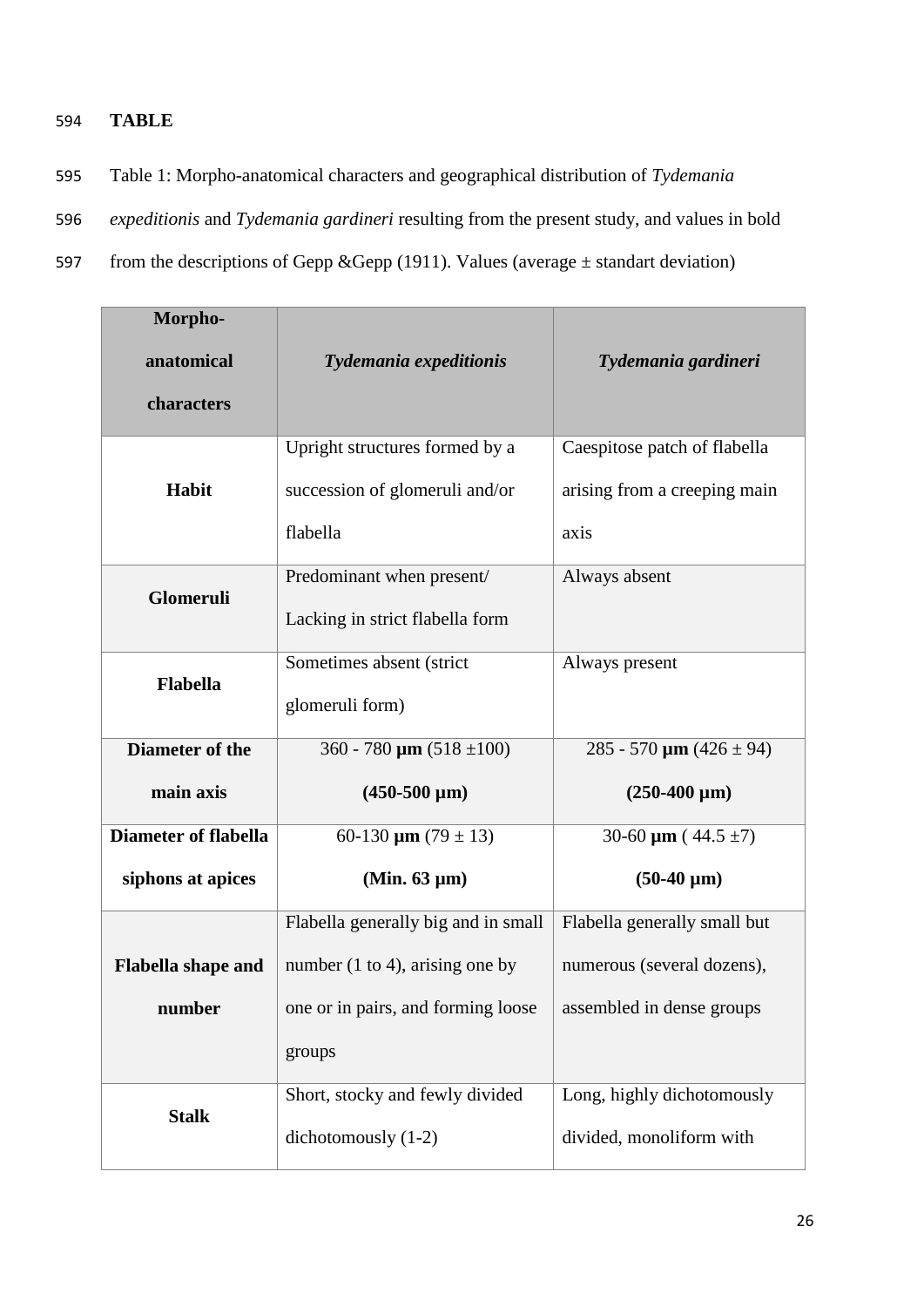|                                         |                                                                                          | strong constrictions (beaded<br>siphons), crowded and<br>superimposed at the basis of |
|-----------------------------------------|------------------------------------------------------------------------------------------|---------------------------------------------------------------------------------------|
|                                         |                                                                                          | the flabella                                                                          |
| <b>Stalk aspect</b>                     | Monoliform to septate                                                                    | Monoliform                                                                            |
| <b>Stalk attachment in</b><br>main axis | In whorls, arising in groups of two<br>or four, on the same section of the<br>main axis. | Simple, arising from the main<br>axis                                                 |
| Growth                                  | Horizontal and vertical growth<br>(main axis both creeping and<br>ascending)             | Horizontal growth (creeping)<br>main axis only)                                       |
| <b>Distribution</b>                     | Indo-Pacific and Red Sea                                                                 | Western Indian Ocean only                                                             |

598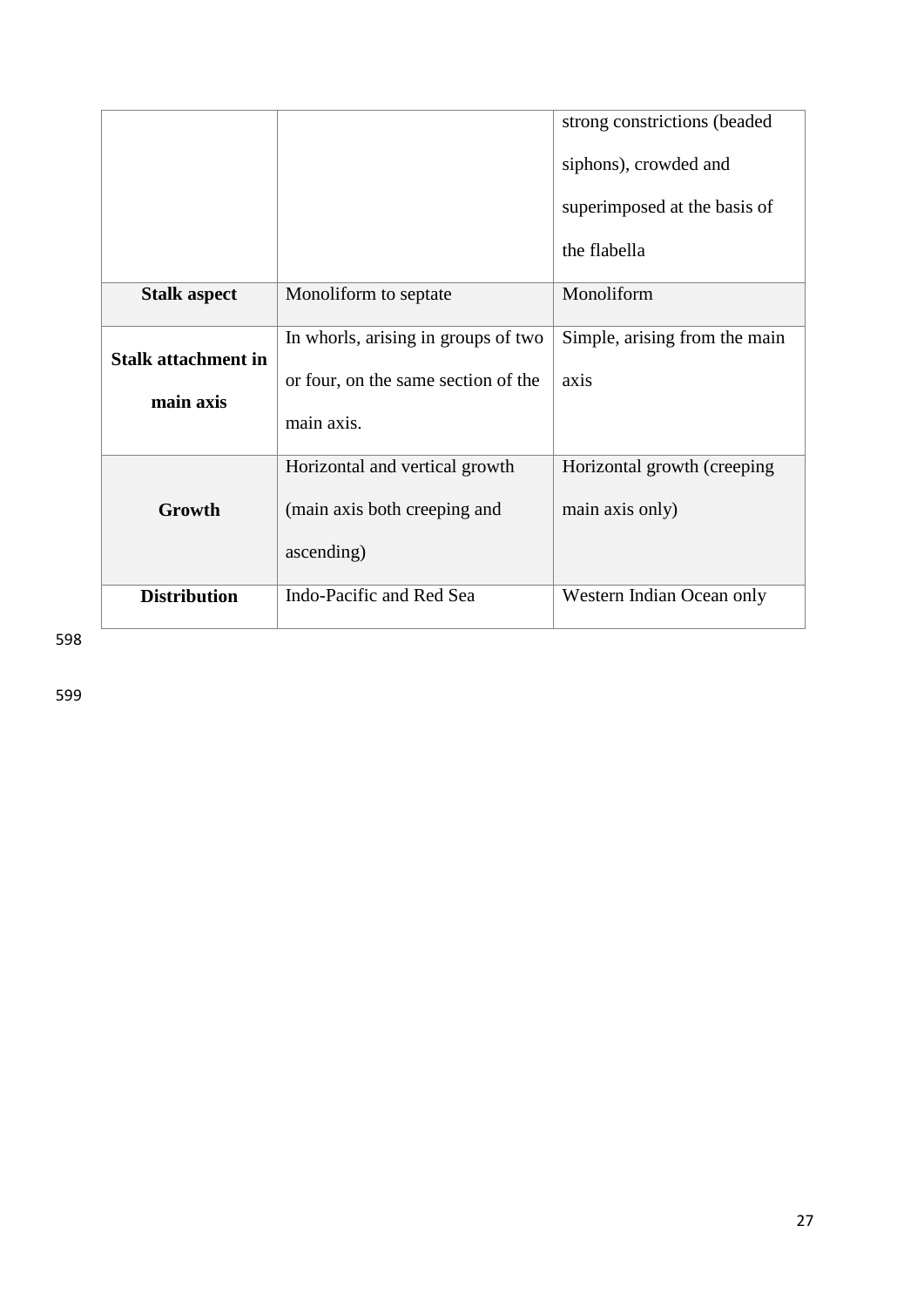#### **FIGURE LEGENDS**

 Figure 1: Diagram showing the different morphological structures of *Tydemania:* specimen with both glomeruli and flabella (left), and with flabella only (right).

 Figures 2-14: *Tydemania expeditionis.* Fig. 2: *In situ* habit of the thalli with flabella and glomeruli; Fig. 3: *In situ* habit of the thalli with glomeruli only; Fig. 4: *In situ* habit of the thalli with flabella only; Fig. 5: Succession of flabella and glomeruli arising from the main axis; Fig. 6: Monoliform main axis near glomeruli and flabella; Fig. 7: Siphons branching dichotomously; Fig. 8: Anisomorphic dichotomy; Fig. 9: Short and monoliform stalks with a few dichotomous divisions (flabella form) ; Fig. 10 : Short and monoliform stalks with few dichotomous divisions (glomeruli form); Fig. 11: Verticillate stalks at the basis of a flabella; Fig. 12: Verticillate stalks at the basis of a glomeruli; Fig. 13: Apex of the main axis protruding at the top of a flabella; Fig. 14: Apex of main axis protruding at the top of a glomeruli. Scale bars: Fig. 2: 0.8 cm; Fig. 3: 3.2 cm ; Fig. 4: 2 cm; Fig. 5: 3.5 mm; Fig. 6: 600 µm; Fig. 7: 320 µm ; Fig. 8: 160 µm; Fig. 9: 760 µm ; Fig. 10: 820 µm; Fig. 11: 475 µm; Fig. 12: 800 µm; Fig. 13: 875 µm ; Fig. 14: 500 µm.



Fig. 23: 350 µm; Fig. 24: 250 µm.